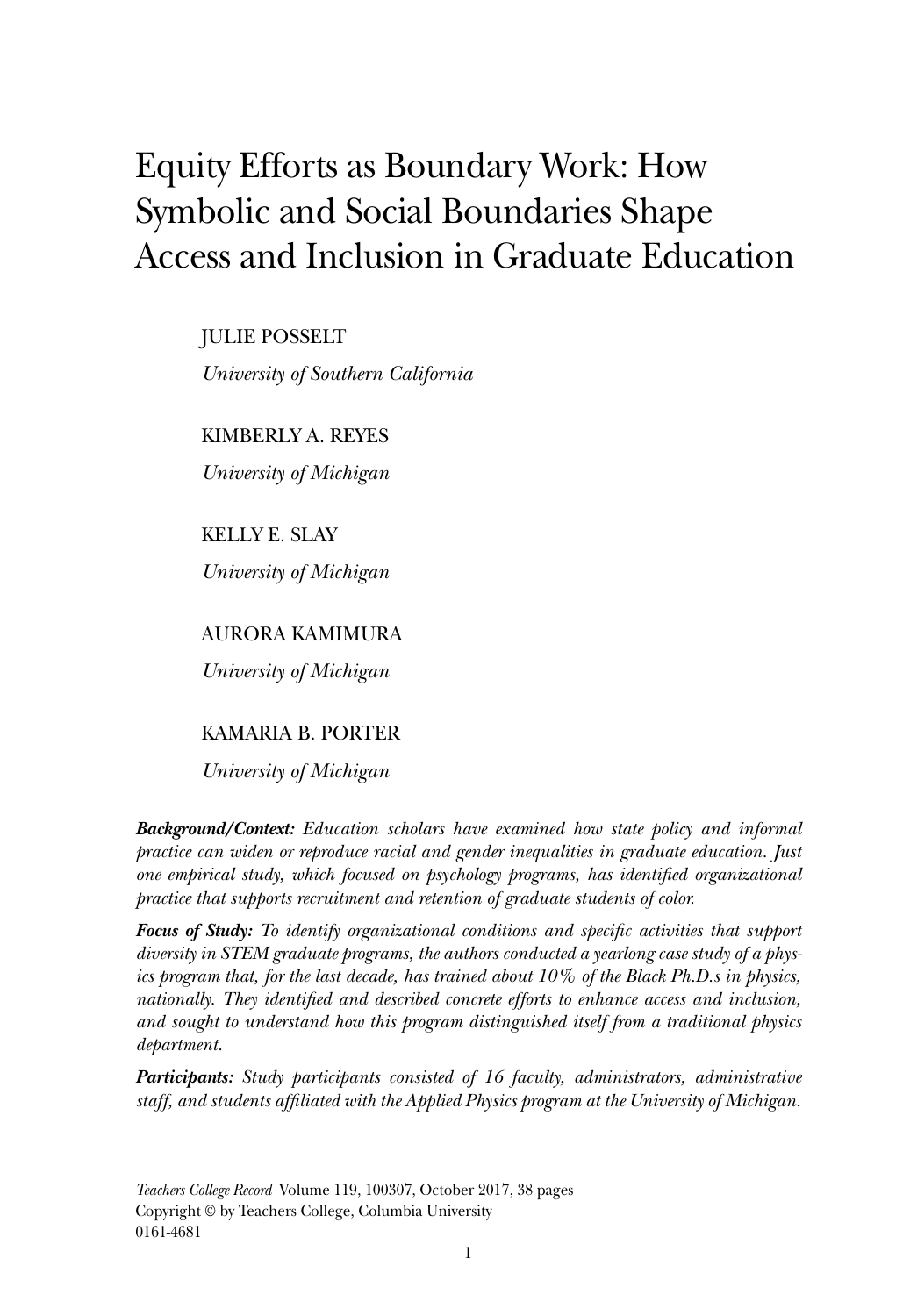*Research Design: Data for this qualitative case study was collected through eighteen interviews, two student focus groups, observations of everyday life and special events in the program, and a large amount of documentary data. Guided by the constant comparative method, the analysis assessed convergence and divergence across types of data and across faculty, administrator, staff, and student perspectives. Major findings represent four areas of consensus across participant roles.*

*Findings/Results: Four themes explain how Applied Physics has increased access to and inclusion in a field known for its inequality. The program institutionalized a flexible, interdisciplinary intellectual paradigm; they reconceputalized their vision of the ideal student and reformed admissions accordingly; they empowered administrative staff to serve as cultural translators across racial and faculty-student boundaries; and they worked to create a familylike climate that gave them a competitive advantage over other physics programs.*

*Conclusions/Recommendations: We interpret the findings from the perspective of Charles Tilly's boundary change mechanisms, and conclude that the common thread among the four themes was the program's willingness to erase, relocate, and/or deactivate boundaries that had implicitly created barriers to access and inclusion for underrepresented students. The paper recommends specific steps that graduate programs can take to analyze the symbolic boundaries operating in their own programs, and invites scholars to utilize the boundaries perspective in future research on educational inequality.*

The academic structures are very, very old. They're older than 200 years. They go back a thousand years. They're medieval. What we wanted was to knock down the walls*.* (Professor Roy Clarke, founding director of the University of Michigan applied physics program)

Graduate school is an increasingly critical part of the American opportunity structure. However, barriers to equitable enrollment by race and ethnicity persist in the form of both public policies (Garces, 2012) and informal policy and practice (Gopaul, 2012; Margolis & Romero, 1998; Milkman, Akinola, & Chugh, 2014). We see these obstacles reflected in gaps between graduate school aspirations and attainment (Mattern & Radunzel, 2015), in enrollment and attainment disparities by gender and race, especially in STEM (National Science Foundation [NSF], 2013), and in narratives of graduate students from underrepresented groups (e.g., Espino, 2014; Holley & Gardner, 2012).

A complete understanding of how inequalities at the graduate level are reproduced—and might be interrupted— must also consider the norms and assumptions that motivate informal policy and practice within graduate programs. In addition to learning their subject matter, graduate students' education includes socialization to a vast amount of tacit professional knowledge with normative dimensions, such as what types of research are important, what qualities constitute an excellent scholar, and how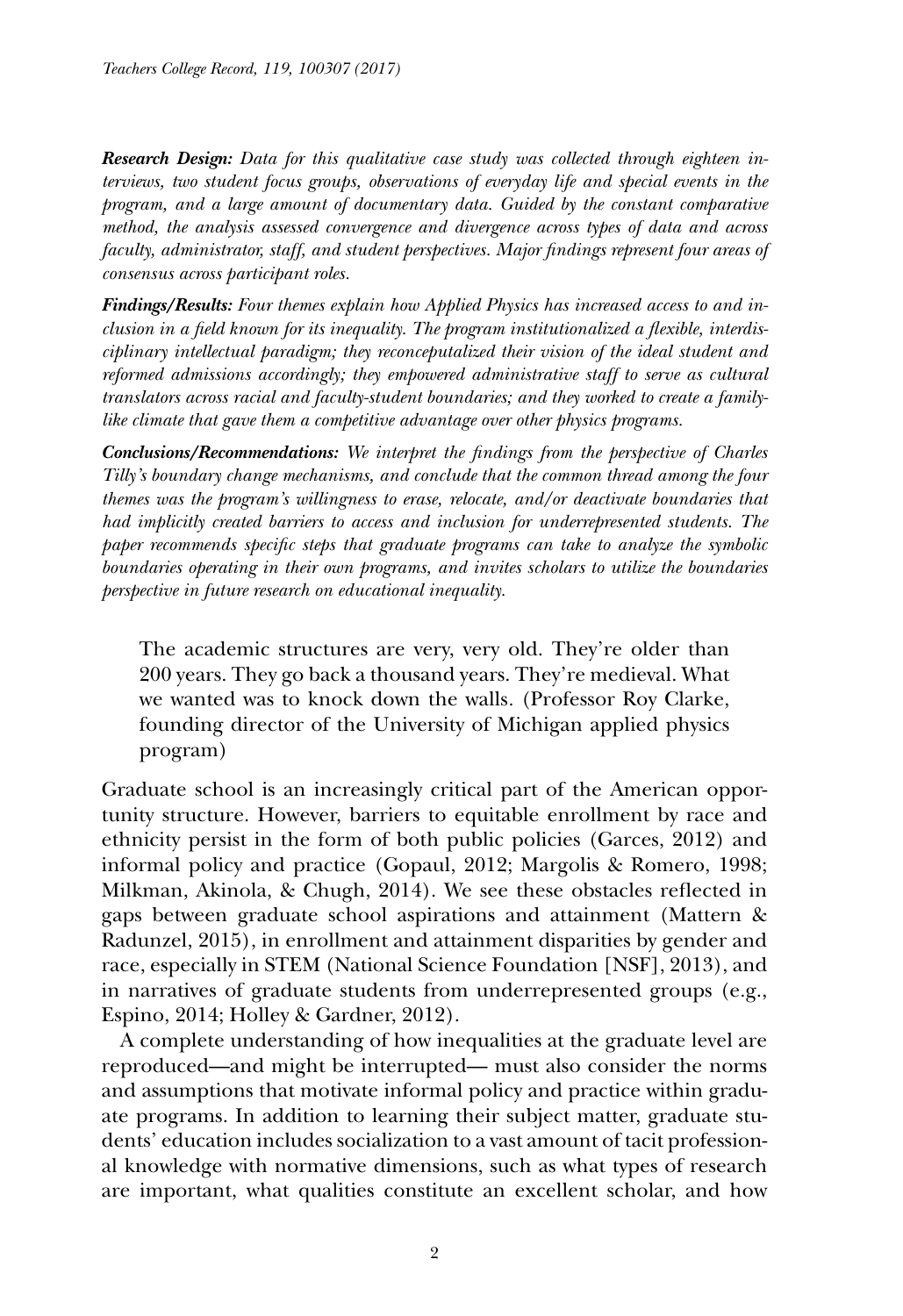scholars should relate to students and staff (Austin, 2002; Felder, 2010; Margolis & Romero, 1998). These norms include "unspoken assumptions about race and status," according to Gasman, Gerstl-Pepin, Anderson-Thompkins, Rasheed, and Hathaway (2004), which may even generate "a stormy climate for African American doctoral students and White faculty members who share values of inclusivity" (p. 690). Shifting the norms and assumptions that professors and graduate students hold could encourage deep change in the academy, because students who adopt counternormative assumptions may seed the professoriate and other professions with new ways of thinking and acting.<sup>1</sup> Yet, by definition, graduate programs rarely adopt counternormative priorities, practices, and relationships. We therefore have a paucity of examples of what such programs look like in practice and how they play out over time.

This assessment is consistent with the *Chronicle of Higher Education*'s 2014 Diversity in Academe report, which focused on Black male doctoral attainment in the sciences and engineering. In that report, Patton (2014) challenged scholars of graduate education to move the conversation about educational equity forward by learning from the positive examples that exist. Case study research design, in which the researcher selects and analyzes cases based on their "uniqueness, typicality, or success" (Merriam, 2009, p. 41), can facilitate learning of the sort that Patton advised.

We present an in-depth case study of the University of Michigan's (UM) applied physics program,<sup>2</sup> whose record is both unique and successful by the standards of the discipline. This program has trained about 10% of the Black Ph.D.s in physics nationally for the last decade, and it has received White House recognition for excellence in STEM mentoring. And although student composition does not assure equity and inclusion at all levels, this program's enrollment and graduation record for women and students of color is notable, especially given its location in a state with an affirmative action ban. In 2011, 33% of the program's Ph.D.s awarded went to students who identify as Black, Latino/a, and/or Native American versus a national average in physics of just 5% for these populations. In addition, 33% of those who enrolled and graduated were women, which is double the national average of 16% in physics.3

Broadly, we wanted to understand what has enabled this program to do what many others struggle to achieve. More specifically, we set out to answer two research questions: 1) To what efforts or organizational conditions do faculty, staff, and student members attribute their record of enrolling and graduating Black and Latino/a Ph.D.s? 2) How do they distinguish their program from others in physics?

To answer these questions and overcome common challenges of studying embedded organizational norms, we collected observational, interview,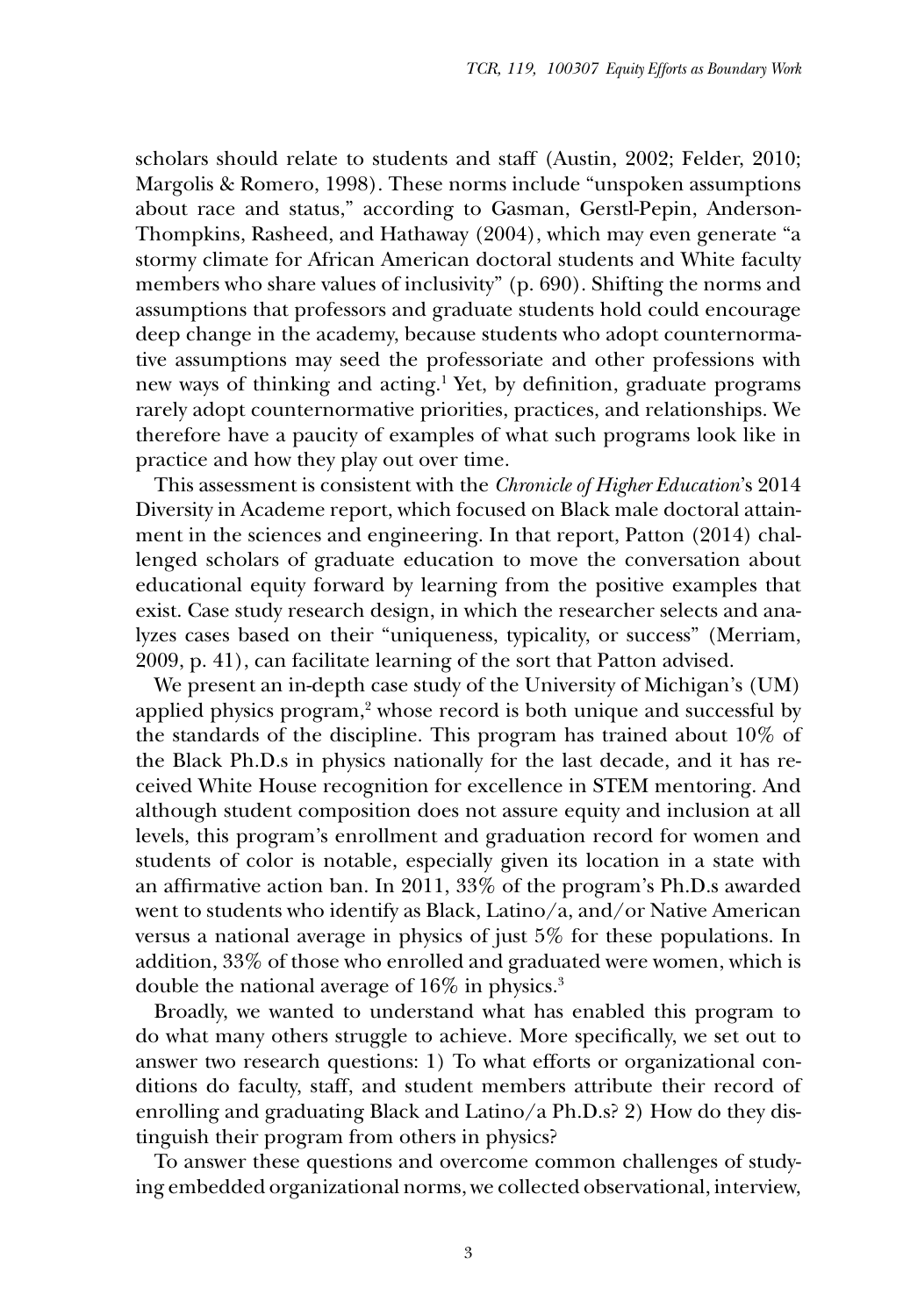and documentary data over a full academic year. Then, we inductively analyzed the data to identify key themes that faculty, staff, and student participants all discussed. Comparing across the themes, we were intrigued to see that each one corresponded to a common cultural boundary in academe or the discipline that the department worked to transcend. We therefore reinterpreted our findings using theories of social and symbolic boundaries, which explain how groups' negotiation of conceptual distinctions may institutionalize or interrupt inequalities. Through this analysis, the paper makes two contributions to the education literature. First, we offer a (largely) positive example of organizational equity efforts in graduate education. Second, our analysis invites other scholars to consider the boundaries that individuals and institutions negotiate, violate, and transcend in their efforts to improve educational access and inclusion.

#### LITERATURE REVIEW

Recent narrowing of racial disparities in overall graduate degree attainment is mostly due to changes in master's-level programs and in the social sciences. In STEM fields, Blacks and Latinos earned just 3–4% of the Ph.D.s in 2013, and Native American Ph.D. attainment has been not rising, but falling, over time (NSF, 2013). Absent an empirical literature about what graduate programs have done to remediate such disparities, we review research that explains inequalities, and then we infer from it possible directions for change.

#### THEORIZING INEQUALITY IN GRADUATE EDUCATION

In a seminal paper, Margolis and Romero (1998) used the idea of the hidden curriculum (i.e., latent, unintended learning about shared norms and values, which occurs in the course of formal learning), to explore how social inequalities were institutionalized in a graduate sociology program. Their cultural analysis illustrated that socialization into racial and gender hierarchies happens tacitly in the course of professionalization activities commonly associated with "a good education in sociology" (p. 3). Faculty conveyed the hidden curriculum in eight processes, which included stigmatizing students admitted through affirmative action and "cooling out" students' desire to study race and other applied issues (either through active discouragement and/or elevating the value of theoretical work) (pp. 12–14). Some students, however, adopted resistance strategies "to survive and transform" their learning environments (p. 25).

A small handful of studies have continued to examine processes that reproduce inequities in graduate education. Griffin and Muñiz (2011) emphasized loose coupling between the units responsible for diversifying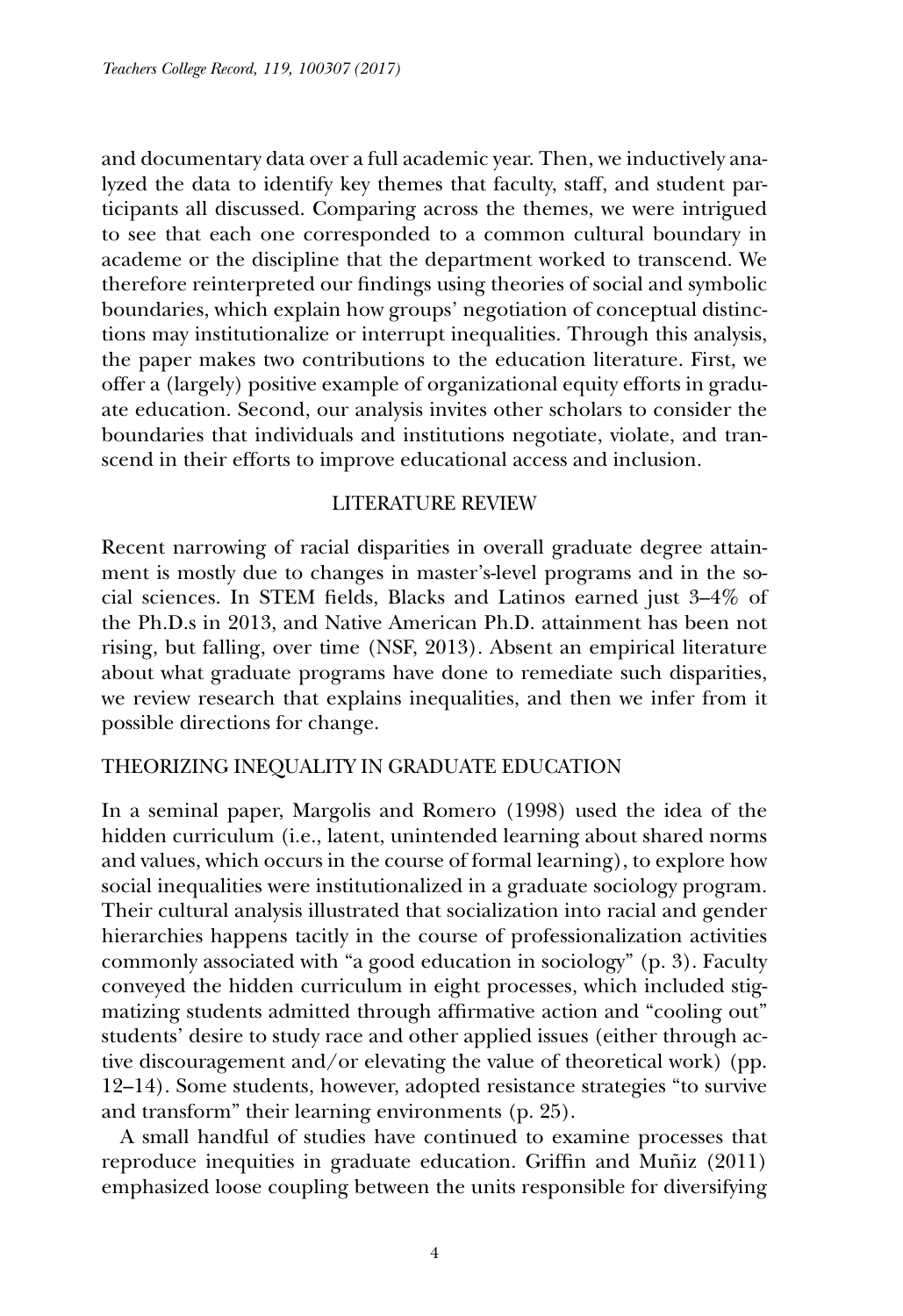graduate education, especially weak coordination between recruitment efforts of Graduate Diversity Officers and admission decision making of faculty. Both Gopaul's (2012) empirical research and Ong, Wright, Espinosa, and Orfield's (2011) STEM-focused review take a Bourdieuian perspective on the reproduction of inequality in graduate education, emphasizing patterns in social capital that graduate programs value and the social capital that is developed. However, other scholars have documented limitations to Bourdieu's theory in explaining inequality in the U.S. context (Lamont, 1992) generally, and in U.S. graduate education (Posselt, 2014) specifically. And only one empirical study, which surveyed leaders from 14 graduate programs in psychology, has identified activities common to graduate programs that recruit and retain students from historically excluded backgrounds (Rogers & Molina, 2006). Whether those practices transfer to other disciplines is unclear, but Tierney and Sallee (2008) have argued that change is needed both in faculty assumptions and norms and in the structural policies and practices that they motivate. We review that literature next, focusing on physics and STEM higher education where possible.

#### CULTURAL FOUNDATIONS OF EDUCATIONAL PRACTICE IN STEM

Through comparative ethnographic research, Posselt (2016) found that physicists in a selective doctoral program used disciplinary norms to rationalize conventional admissions practices, such as overreliance on the GRE, which disproportionately exclude applicants from underrepresented groups. And in quantitative analyses of national data, the median GRE cutoff score of 180 physics graduate programs (700, or 166 on the new scale) excluded almost all Hispanic, Native American, and Black GRE test takers, and about 75% of those who are women (Miller, 2013; Miller & Stassun, 2014). These findings are consistent with those of a longitudinal study of physicists by Hermanowicz (2011). He concluded that their strict, narrow definitions of excellence make it difficult to satisfy disciplinary expectations for scholarship.

Professors in selective graduate programs may also rationalize narrow definitions of excellence in terms of students' perceived risk of attrition (Posselt, 2014). That rationale, however, does not hold up to evidence from an important study that women who did not complete the Ph.D. had a *higher* mean GPA than men who did not complete (Lovitts & Nelson, 2000). Despite stronger academic performance, women left doctoral programs in higher numbers than men. The problem of doctoral student attrition, they concluded, was not one of *student* ability but rather *departments'* ability to foster cultures that prioritize learning. Lovitts and Nelson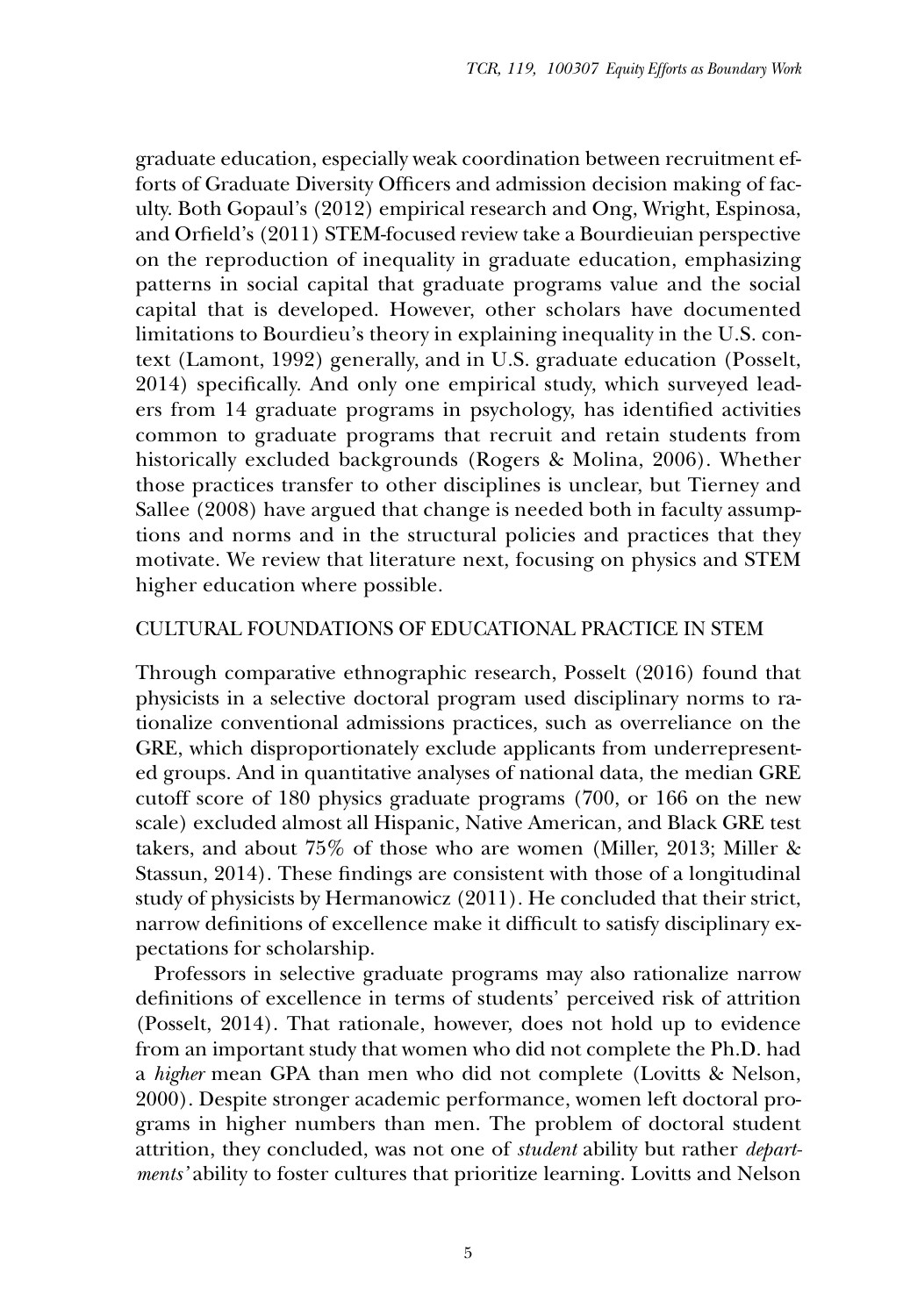urged departments to ask themselves, "Does the department culture seem to say 'join our family' as opposed to 'do your work and leave'? Is there a productive mixture of support and competition?" (p. 46). A mixed methods study by Hurtado et al. (2011) found that a competitive culture in science courses and majors can derail STEM career interests of students from underrepresented groups, but that faculty-student relationships that balance rigor with support may foster persistence.

In physics and other education sectors with durable inequalities, encouraging equitable access and success may thus require faculty and other leaders to rethink how they evaluate and interact with students. The quality of prematriculation interactions with faculty and staff is a central factor in enrollment decisions among admitted Black, Latino/a, Native Hawaiian Pacific Islander, and Native American doctoral students (Bersola, Stolzenberg, Love, & Fosnacht, 2014). Interactions also shape mentoring relationships and feelings of validation, and are related to learning, persistence, and professional outcomes (Nora, Barlow, & Crisp, 2005; Ong et al., 2011). Bensimon and Dowd (2012) identified STEM faculty as potential institutional agents (Stanton-Salazar, 2011) in Latino student success and explained:

It is not enough for faculty to supply students with course-based content; they must also teach students how to navigate the cultures and discourses of STEM fields, enter and interact successfully in professional STEM networks, and they must map out for them the steps necessary to pursue a career or advanced degree in one of these fields. (Bensimon & Dowd, 2012, pp. 2–3)

National leaders in physics (e.g., Kreutzer & Boudreaux, 2012) have similarly argued that efforts to improve outcomes for women and other underrepresented groups must address not only student qualifications, but also organizational cultures in physics and how they manifest in professors' knowledge and everyday practice.

#### THEORETICAL FRAMEWORK

We adopted cultural sociologists' conceptualization of culture as social bonding rooted in shared assumptions, norms, and logics, which actors draw upon to make meaning of their worlds and motivate behavior (Alexander, 2003). The cultural qualities of graduate programs reflect their positioning at the nexus of universities, departments, and disciplines (Clark, 1987; Golde, 2005; Gumport, 1993); therefore, to study the UM applied physics program, we followed what Trowler (2008) described as an idiographic approach to organizational culture. In contrast to nomothetic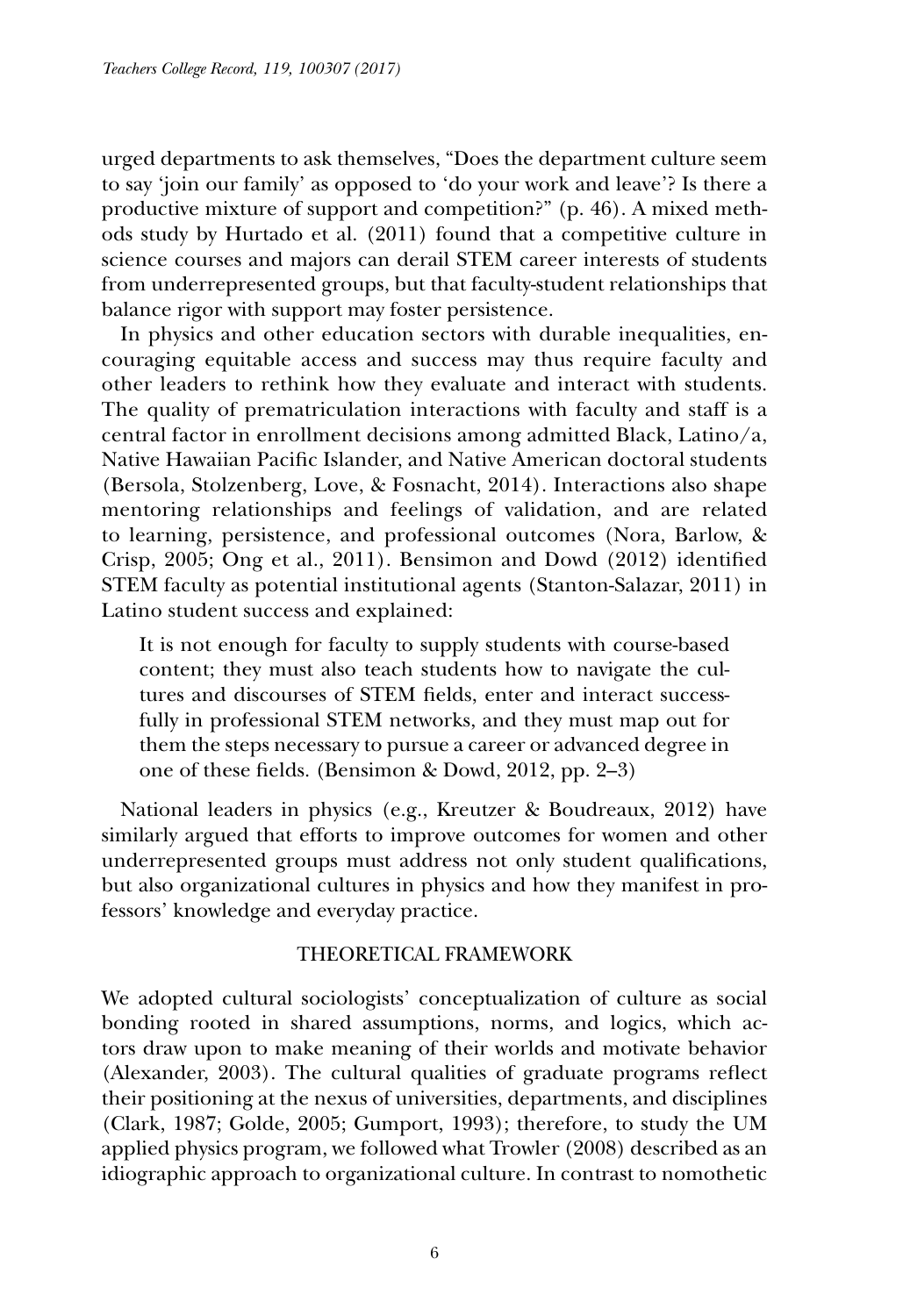approaches, which emphasize convergence around singular cultural logics, and inductive approaches, which are wholly open-ended, an idiographic approach to organizational culture expects to find contestation or fragmentation along common norms and assumptions (Martin, 1992). In the sections that follow, we describe common features of the disciplinary culture in physics, which the UM applied physics program might have consciously upheld or rejected. Then, we present theories of symbolic and social boundaries, and how actors may change them, in order to frame program members' equity efforts as a form of boundary work.

#### DISCIPLINARY CULTURE IN PHYSICS

Physics occupies a high-status position within academe and society as the oldest and most mathematically informed scientific discipline. The discipline commands respect for its intellectual intensity, financial resources (Knorr Cetina, 1999), and such iconic figures as Newton and Einstein (Hermanowicz, 2009). As a mature field of study, physics has developed strong organizational and epistemological norms. For instance, the fact that few physicists today conduct purely independent work reveals the field's reliance on collaboration (Hermanowicz, 2011). Another norm associated with the discipline's maturity is its high level of knowledge codification. Knowledge in physics is tightly packaged into a series of interconnected theoretical constructions that the majority of the disciplinary community accept (Merton & Zuckerman, 1973, as cited in Hermanowicz, 2011). Ethnographer Karin Knorr Cetina (1999) argued that theories and the means of developing and testing theories constitute physics' unique epistemic culture.

A high degree of intellectual codification necessitates a high degree of consensus, which may compel shared beliefs about other aspects of professional life, such as criteria for professional success and recognition (Hermanowicz, 2009; Posselt, 2016). Consensus and achievements in physics do not come about easily, however. To the contrary, Traweek's (1988) extended ethnography in three major physics labs convincingly portrays disciplinary advancements as the result of "elaborate and stylized combat" (p. 8) across lines of difference and disagreement.

#### SYMBOLIC AND SOCIAL BOUNDARIES

Cultural sociologists have argued that norms derive from the cognitive distinctions that actors make—the "fine lines" they draw— between one another and between one concept and another (Zerubavel, 1991). Social theory about boundaries emerged in response to Bourdieu's (1977) assertion that status struggle was the primary mechanism by which inequalities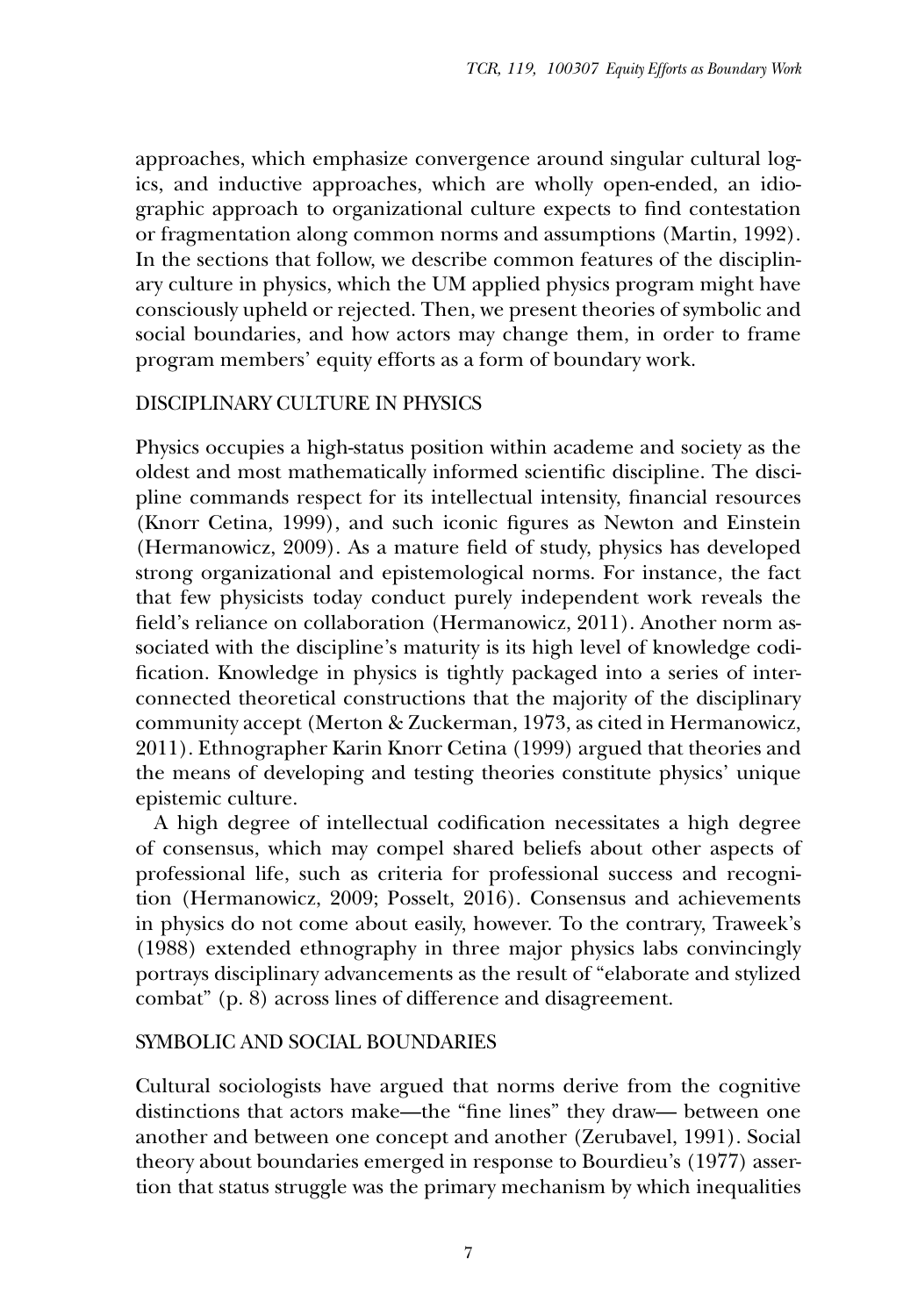are institutionalized and reproduced. Through comparative research in the U.S. and France, however, Lamont (1992) found that drawing identity-based boundaries also reproduces inequities by creating grounds for social exclusion.4 She distinguished symbolic boundaries (i.e., conceptual distinctions, such as smart, sophisticated, or difficult to manage) from social boundaries (i.e., institutionalized social categories such as race, gender, and class). In a later theoretical paper, Lamont and Molnár (2002) explained their relationship:

Only when symbolic boundaries are widely agreed upon can they take on a constraining character and pattern social interaction in important ways. Moreover, only then can they become social boundaries, i.e., translate, for instance, into identifiable patterns of social exclusion or class and racial segregation… But symbolic and social boundaries should be viewed as equally real: The former exist at the intersubjective level whereas the latter manifest themselves as groupings of individuals. At the causal level, symbolic boundaries can be thought of as a necessary but insufficient condition for the existence of social boundaries. (pp. 168–169)

Understanding a social group's symbolic boundaries therefore offers a powerful window into the role that facially neutral assumptions may play in inscribing social inequalities.

Scholarship on social boundaries informs the current research in three specific ways. First, knowing how organizational actors define, negotiate, and perform identity-based boundaries (i.e., "boundary work") provides a glimpse into taken-for-granted cultural norms that pattern behavior (Lamont & Molnár, 2002). Second, how groups conceive of themselves and others as similar and different—and then work across the differences—is at the heart of organizational diversity work. Finally, recent theory and research on boundaries clarifies not only how they can be manipulated to institutionalize exclusion and inequity, but also how boundaries change, leading exclusive (i.e., elite or exclusionary) organizations to become more inclusive (e.g., Rao, Monin, & Durand, 2005).

Mechanisms of boundary change may, therefore, also function as mechanisms of access and inclusion. Tilly (2004) developed a typology of processes that precipitate boundary change (e.g., encounter, imposition, borrowing, conversation, and incentive shift) as well as mechanisms that constitute changing boundaries: inscription–erasure, activation–deactivation, site transfer, and relocation. *Inscription* describes how relations on either side of a salient boundary can become more sharply differentiated, while *erasure* occurs when differentiation is weakened or reversed. Next, *activation* highlights how context primes some identities and associated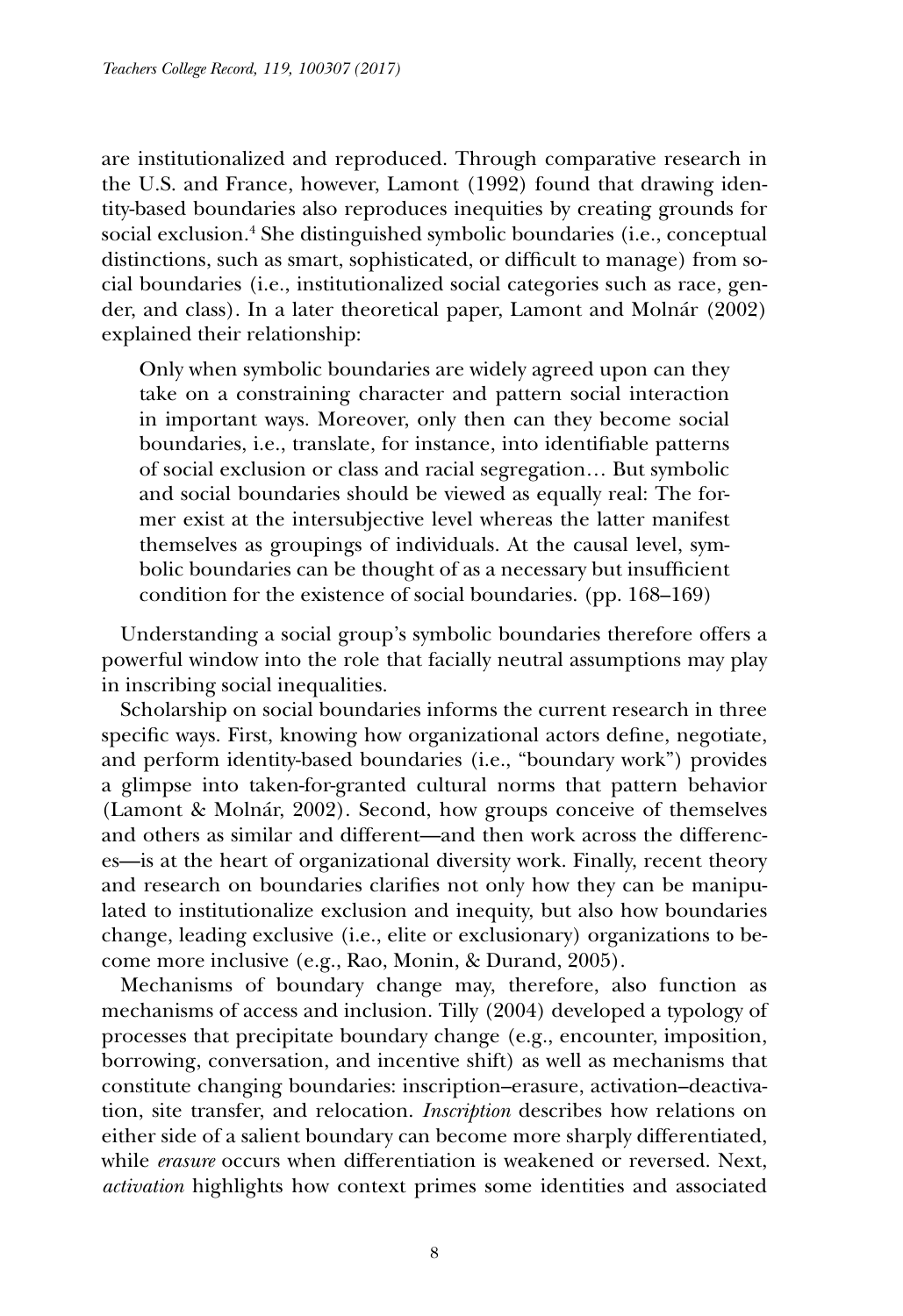boundaries to be more salient than others, while *deactivation* occurs as a particular boundary loses salience. As an example, Tilly noted how when he was writing, the boundary between his disciplinary identity and other disciplines was activated, and how his roles as teacher and father faded into the background. Under *site transfer*, the third boundary change mechanism, the existence of a boundary does not change, but actors' positioning relative to the boundary does. Examples of site transfer include racial passing and religious conversion, in which one moves across categorical racial or religious boundaries. Lastly, *relocation* combines two of the previously named mechanisms, resulting in alterations to "the major boundaries that are organizing action and interaction" (Tilly, 2004, p. 225). As we outline below, this typology provided a useful framework for understanding access and inclusion efforts as boundary work.

# CASE STUDY METHODOLOGY

This paper is part of a larger, multi-institutional comparative case study aimed at understanding conditions and activities in STEM graduate programs that have maintained or increased racial or gender diversity in spite of the implementation of a state-level affirmative action ban. Case study research analyzes "bounded systems" such as organizations over a specified time period (Creswell, 2013; Merriam, 2009, p. 40). The programs we are studying each award a significantly higher share of Ph.D.s than their discipline to women or Black and Latino/a students, in light of compliance with state-level affirmative action bans. The UM applied physics program, specifically, came to our attention through administrative data, both for its success on this dimension and for a national reputation for diversity (as summarized in the introduction above and the case summary below). In the following sections, we describe and motivate the case study methods we used to study this program.

# DATA COLLECTION

Case studies leverage multiple sources of data and participant perspectives to facilitate in-depth, holistic understanding of a social context (e.g., graduate program) and a phenomenon of interest (e.g., equity and diversity efforts) (Yin, 2003). For this case study, our research team collected data over 1 academic year from 16 students, faculty, and staff through interviews, focus groups, and observations of events sponsored by the program. We also reviewed a large amount of secondary data, mainly departmental documents, to put this data in context. Table 1 outlines the participants, their roles, and the types of data collected from each. We refrain from naming the race/ethnicity of our participants in order to protect their anonymity.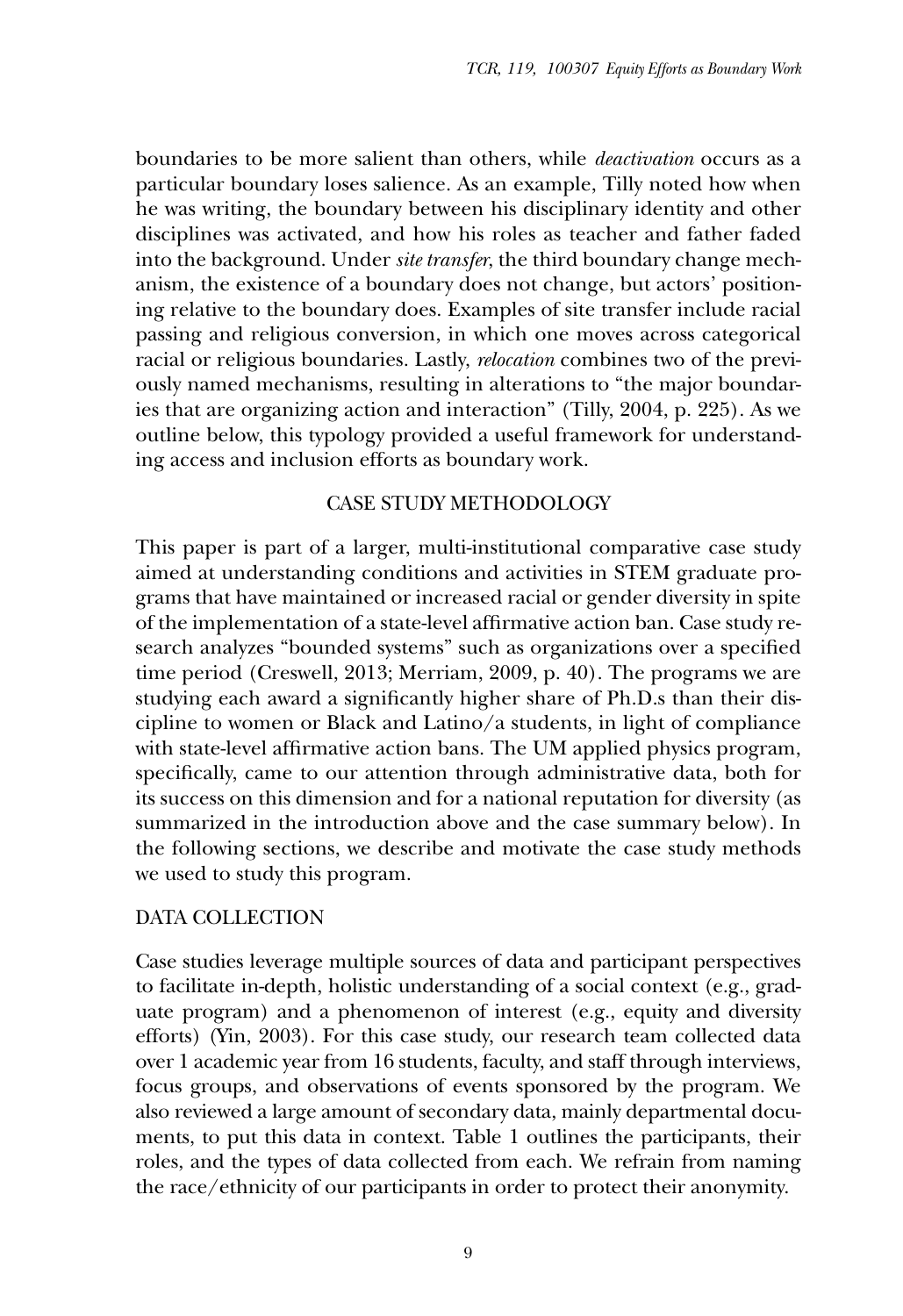| Name/<br>Pseudonym  | Role                             | <b>Interview Type(s)</b>                                 |
|---------------------|----------------------------------|----------------------------------------------------------|
| Roy                 | Faculty; Founding<br>Director    | Semi-structured interview                                |
| Cagliyan            | Faculty; Current<br>Director     | 3 informational interviews: Semi-structured<br>interview |
| Robin*              | Faculty                          | Semi-structured interview                                |
| Steve*              | Faculty; Former<br>Administrator | Semi-structured interview                                |
| James               | Faculty; Former<br>Administrator | Semi-structured interview                                |
| Wendy*              | Staff                            | 2 informational interviews; Semi-structured<br>interview |
| Amy*                | Staff                            | 2 informational interviews; Semi-structured<br>interview |
| [0.1]               | <b>Former Staff</b>              | Semi-structured interview                                |
| Eric*               | Student                          | Focus group                                              |
| Sarah*              | Student                          | Focus group                                              |
| Emma*               | Student                          | Focus group; Semi-structured interview                   |
| Jamal*              | Student                          | Focus group; Semi-structured interview                   |
| $\lim_{\text{my*}}$ | Student                          | Focus group                                              |
| $Troy*$             | Student                          | Focus group                                              |
| Wilson*             | Student                          | Focus group; Semi-structured interview                   |
| Maria               | Student                          | Focus group                                              |
| Robert*             | Student                          | Focus group                                              |

**Table 1. Participants and Sources of Data**

*Note*: \*=Pseudonym

The primary sources of data analyzed for this paper included 7 unstructured informational interviews; 11 semistructured interviews; and 2 focus groups, with 4–5 students in each. Data collection began with informational interviews with the program chair and program administrative assistants. Through these conversations, we confirmed the appropriateness of the program as a case study site and identified prospective faculty, staff, and student participants through criterion sampling. Semistructured interviews with faculty, two of whom had previously served as program director, focused on the program's history, admissions practices, its response to Michigan's 2006 affirmative action ban (i.e., Proposal 2), as well as individual professors' interpretations of diversity and approaches to serving students. The faculty interviews ranged from 45–75 minutes in length.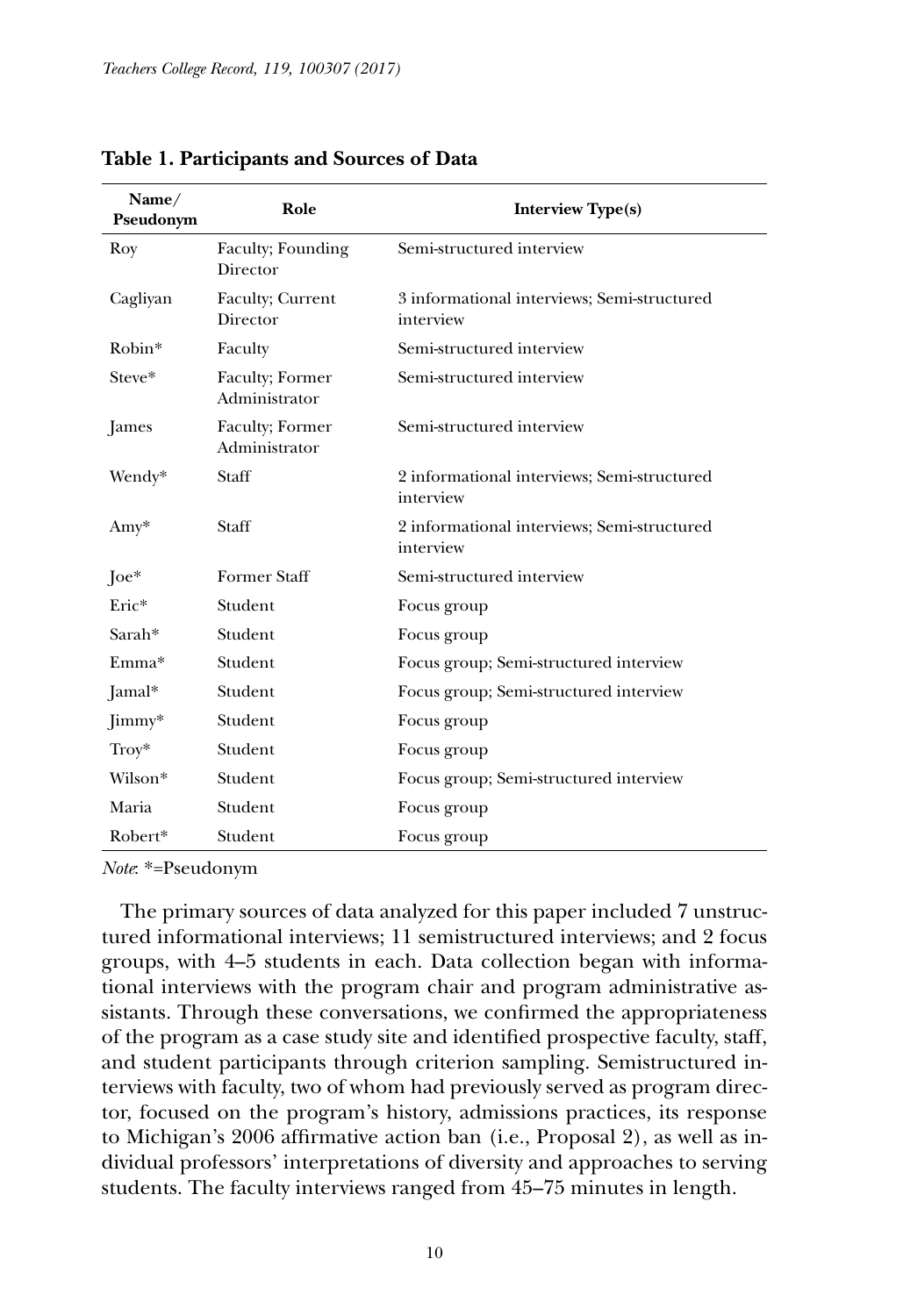Two 90-minute student focus groups provided insight into student experiences and perceptions of the climate for diversity and learning. We recruited focus group participants for maximal variation across cohorts, program concentrations, and racial and gender identities. We also conducted 30–60 minute semistructured interviews with three focus group participants to follow up on key themes and sensitive topics that emerged in our focus groups.

We also interviewed three former and current administrative staff members to understand their roles and efforts, which faculty and students highlighted as exceptionally important to the program's success. Interviews with administrative staff provided us with a nuanced understanding of dayto-day program activities as well as admission and recruitment practices.

All interviews and both focus groups took place in private offices or conference rooms within the program suite. We audio recorded and transcribed them verbatim. Throughout the data collection process, members of the research team generated reflective memos, which were also included in our corpus of data. Full details of our observational and secondary data collection methods are available from the authors.

#### DATA ANALYSIS

In answering our research questions, we designed a data analysis process that would assess convergence and divergence across faculty, student, and staff perspectives on the program's record with students of color. We opted to use the constant comparative method, a frequently used approach to analysis of case study data. The analytic process began with open and axial coding of researcher memos and the verbatim transcripts of focus groups and interviews (Corbin & Strauss, 2008).

Using NVivo 10.0.3, we first analyzed faculty and staff interview transcripts, inductively identifying key themes, codes, and patterns in the program's approaches to selecting, recruiting, and serving students. Following the same process, we then analyzed data from student focus groups and interviews. Finally, we compared faculty, staff, and student data. This between-group analysis was essential to our analytic strategy, because it allowed us to uncover shared explanations for the program's positive outcomes and areas of inconsistency based on faculty, staff, and student perspectives. These three rounds of analysis generated the four themes that anchor our findings.

Following this inductive analysis, we turned to theories of symbolic and social boundaries as a conceptual apparatus that links the major themes and roots them in patterns that social researchers have found when investigating Inequity–Equity and Exclusion–Inclusion (Pasque, Carducci,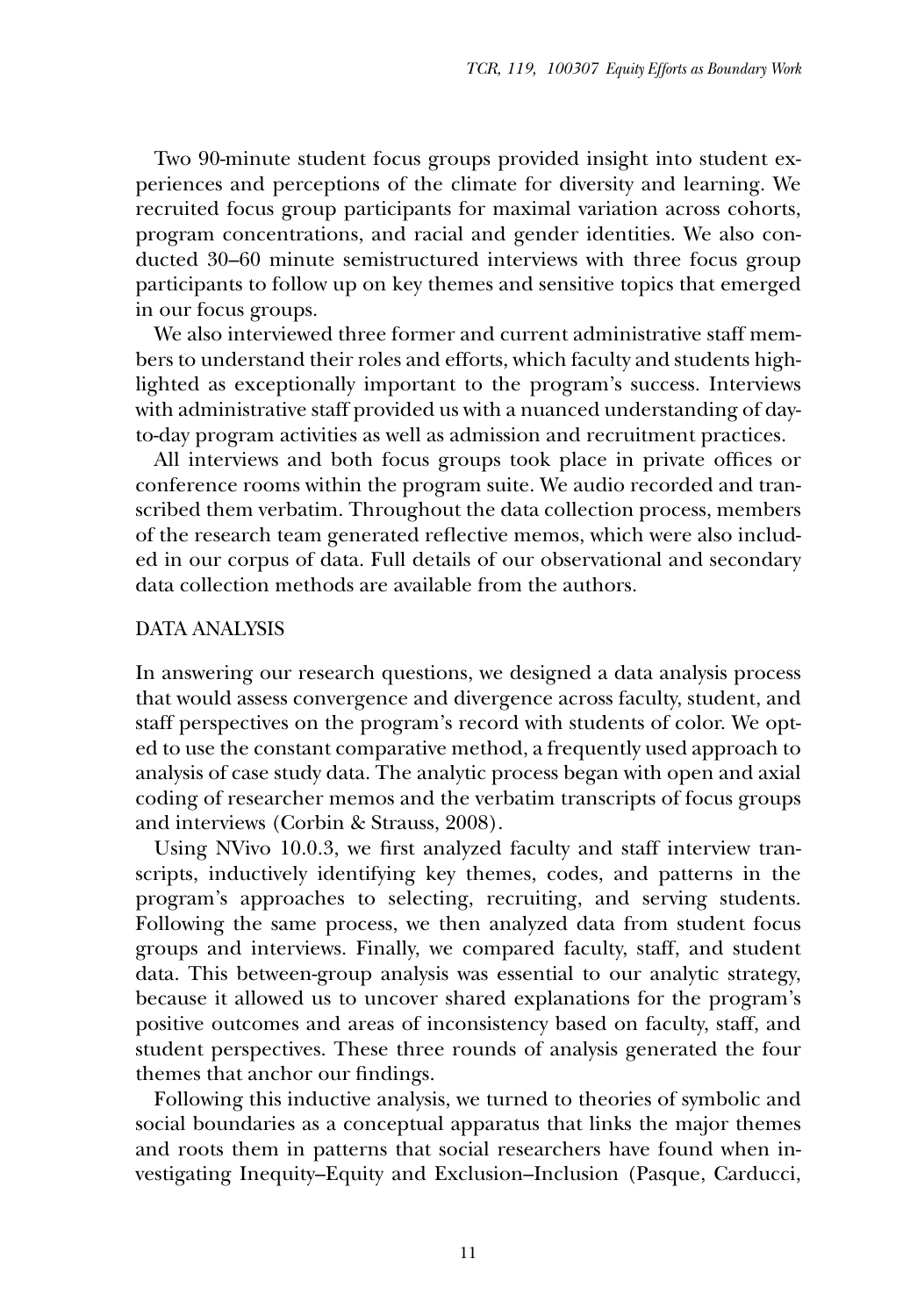Kuntz, & Gildersleeve, 2012). We reanalyzed our findings from a boundaries perspective and found it especially useful with respect to our second research question, which focused on how actors distinguished their program from traditional physics graduate programs.

# TRUSTWORTHINESS AND RELIABILITY

Our team engaged in several strategies to increase the findings' trustworthiness and reliability, including triangulation, member checking, multiple modes of data collection, and a compositionally diverse research team. Examples of our triangulation efforts include using multiple sources of data, multiple methods of data collection, multiple investigators, and member checking (Merriam, 2009). Triangulating multiple sources of data also allowed for crosschecking and comparison of findings. Our varied interview formats—informational, semistructured, and focus groups—provided different perspectives from which to develop findings. We discussed preliminary findings in follow-up interviews with select participants, and used secondary data (e.g., recruitment materials and departmental reports) to help confirm and disconfirm early interpretations of the interviews. To increase the trustworthiness of the data, all four members of our research team were involved at various stages. As a final reliability measure, we shared a draft of the case with the current program director for feedback.

# LIMITATIONS

There are two limitations to consider in the design of this study. First, we focused on an academic program with a strong history of diversity efforts, but the individuals interviewed were less racially diverse than the overall department's students and faculty. Only 3 of the 16 participants identified as Black, Latino/a, and/or Native American. Thus, these data may represent a more rosy perspective than would have been obtained with a random sample. Secondly, although our theories of organizational culture and social boundaries help explain dynamics of inclusion and exclusion, they do not clarify the how racial boundaries specifically operate. Harper (2012) argued that the study of inequity in higher education demands frameworks that center race and racism; therefore, in future study of boundary processes, educational access, and inclusion, theory that centers race may add valuable perspective.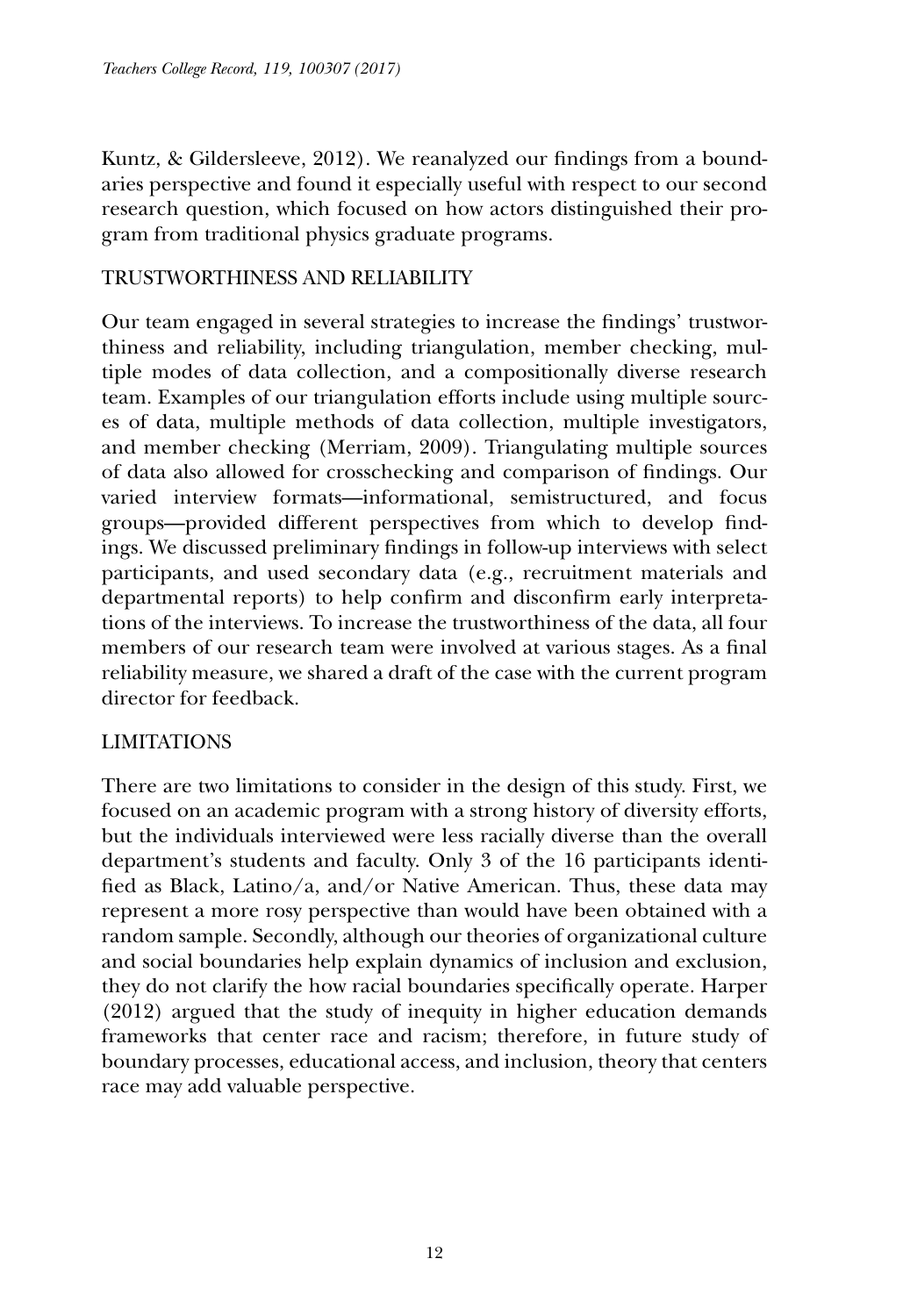#### PROGRAM DESCRIPTION AND HISTORY

The UM applied physics (AP) program enrolls about 80 doctoral students and boasts a 77% Ph.D. completion rate, which far exceeds the national average for both physics and engineering. To date, 53 Black, Latino/a, or Native American students have entered the program. Of these, 23 have graduated with a Ph.D., 20 are currently enrolled, 7 graduated with a master's degree as part of a program described below, and 3 of them left without a degree. The average time to degree for minority students (5.8 years) is shorter than the national average in physics (Mulvey & Nicholson, 2008). AP has been so successful with these important graduate school outcomes that several institutions have replicated their model.

Physicist and professor Roy Clarke<sup>5</sup> founded the AP program in response to cultural norms he perceived within the field of physics and within UM. He was struck by the lack of support for students pursuing innovative research outside the traditional disciplinary core as well as an institutional culture that he described as "remote" and "uncaring." To correct these conditions and their potential effects on student access, persistence, and satisfaction, Roy envisioned an interdisciplinary program that would offer a "small community within a big community," encourage collaboration, and emphasize "intellectual and social diversity." He wanted to "knock down the walls" between disciplines, departments, and people that he considered to be a holdover from the modern university's medieval origins and which he hypothesized were a source of continuing racial and gender inequities in physical sciences.

Social, financial, and organizational factors converged to bring about the establishment of this program in the late 1980s. A state grant provided seed money, and the university president at the time, James Duderstadt, was an applied physicist himself. He saw the creation of an AP program as a strategic opportunity to: 1) bridge the geographically separate Central (liberal arts) and North (engineering) campuses, and 2) build support in STEM for the Michigan Mandate. Sparked by student protests, the Michigan Mandate is acknowledged as "one of the most comprehensive diversity initiatives ever undertaken by a predominantly White research university" (Roach, 2006, para. 1). It resulted in UM doubling its minority student enrollment over 15 years and significantly increasing the number of faculty of color (Roach, 2006). The initiative also encouraged norms around interdisciplinarity, academic excellence, and racial diversity that gave legitimacy to the innovative AP program.6

In time, the AP program also established a master's–Ph.D. bridge program, as we describe in the findings below, procured federal grant support for the program and select students, saw other students win NSF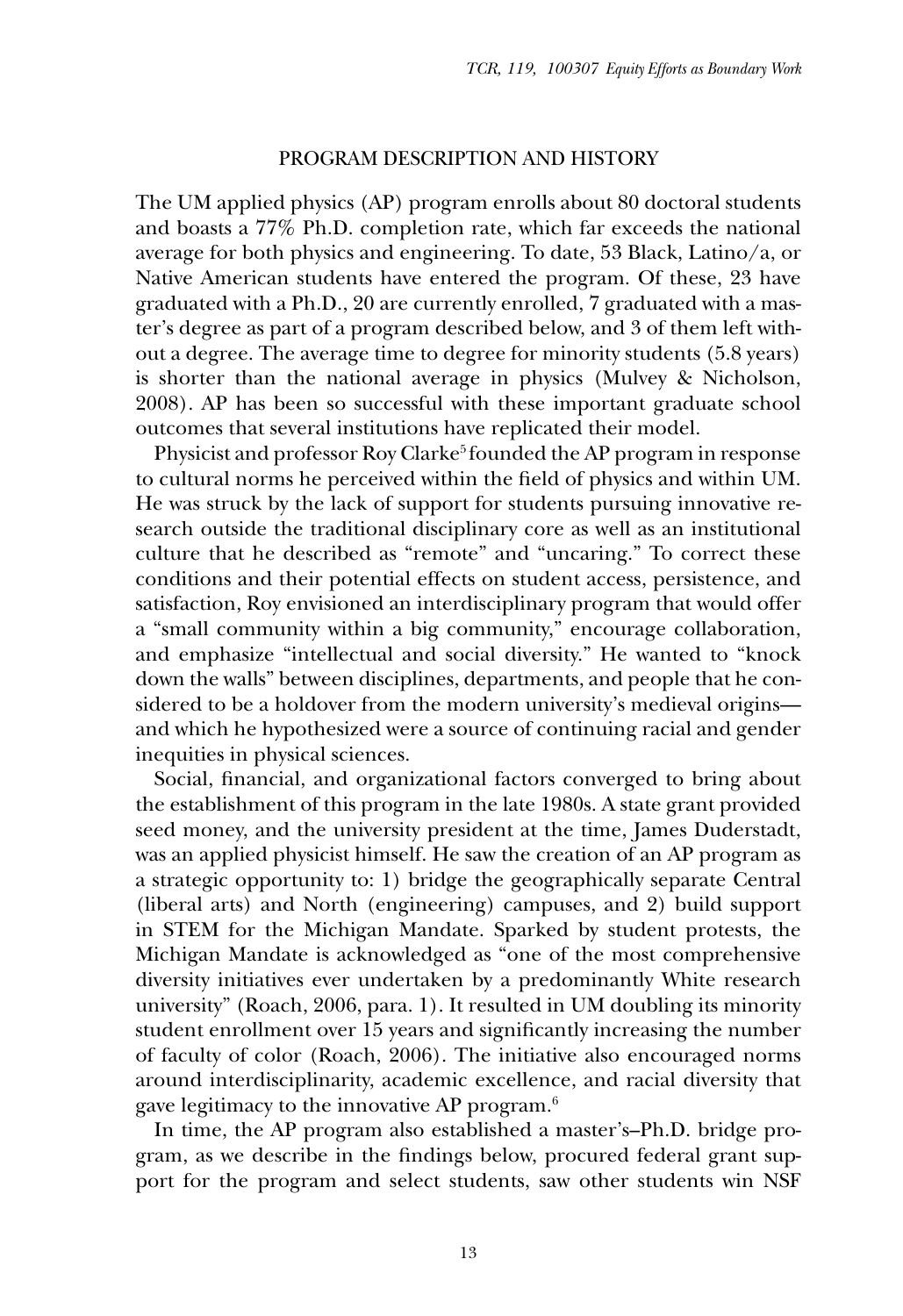fellowships, and garnered numerous recognitions for their diversity work. One could interpret the convergence of forces that supported this program's establishment as an accident of history. However, the replication of their program model and its bridge program elsewhere at the UM and across the country suggests another story: that the problem of inequality in STEM is widely known and scholars are hungry for possible solutions.

# MAJOR THEMES

In this section we summarize the four major themes to which faculty, student, and staff participants all pointed in explaining AP's success enrolling and graduating women and students of color. They reflect areas of conscious effort by program members to distinguish themselves from a typical graduate program in physics. After summarizing these themes, we offer a deeper analysis in the Discussion section using Tilly's (2004) boundary change mechanisms.

# INSTITUTIONALIZING A FLEXIBLE, INTERDISCIPLINARY INTELLECTUAL PARADIGM

Two features of the intellectual paradigm in AP distinguished the program from traditional physics departments and helped them attract underrepresented students: an emphasis on cross-disciplinary collaborations and the application of physics knowledge to real-world problems. From the start, program founders defined working across disciplinary boundaries as normative for their students. They developed connections with units on campus including engineering, environmental science, medicine, social work, and more. A prior director recalled how AP's development as a field has also pushed other disciplines' boundaries, with engineers now routinely using quantum mechanics, for example. Transcending disciplinary boundaries has forged novel collaborations, transformed scientific practices, resulted in significant inventions, and reshaped the doctoral education experience.

One of the program founders' central goals was reducing barriers to collaboration, but they observed that departments often operated as both intellectual and organizational silos. Therefore, when establishing themselves on campus, they opted for a "loose programmatic structure rather than formal departmental status." In this respect and others, the program was unconventional by design. They developed flexible curricular arrangements that, today, afford students the opportunities to develop an individualized course of learning with 130 faculty in over a dozen departments. In a faculty member's words, this structure draws students in with "wider options" and "a flexible means of exploring and expanding core knowledge" of physics.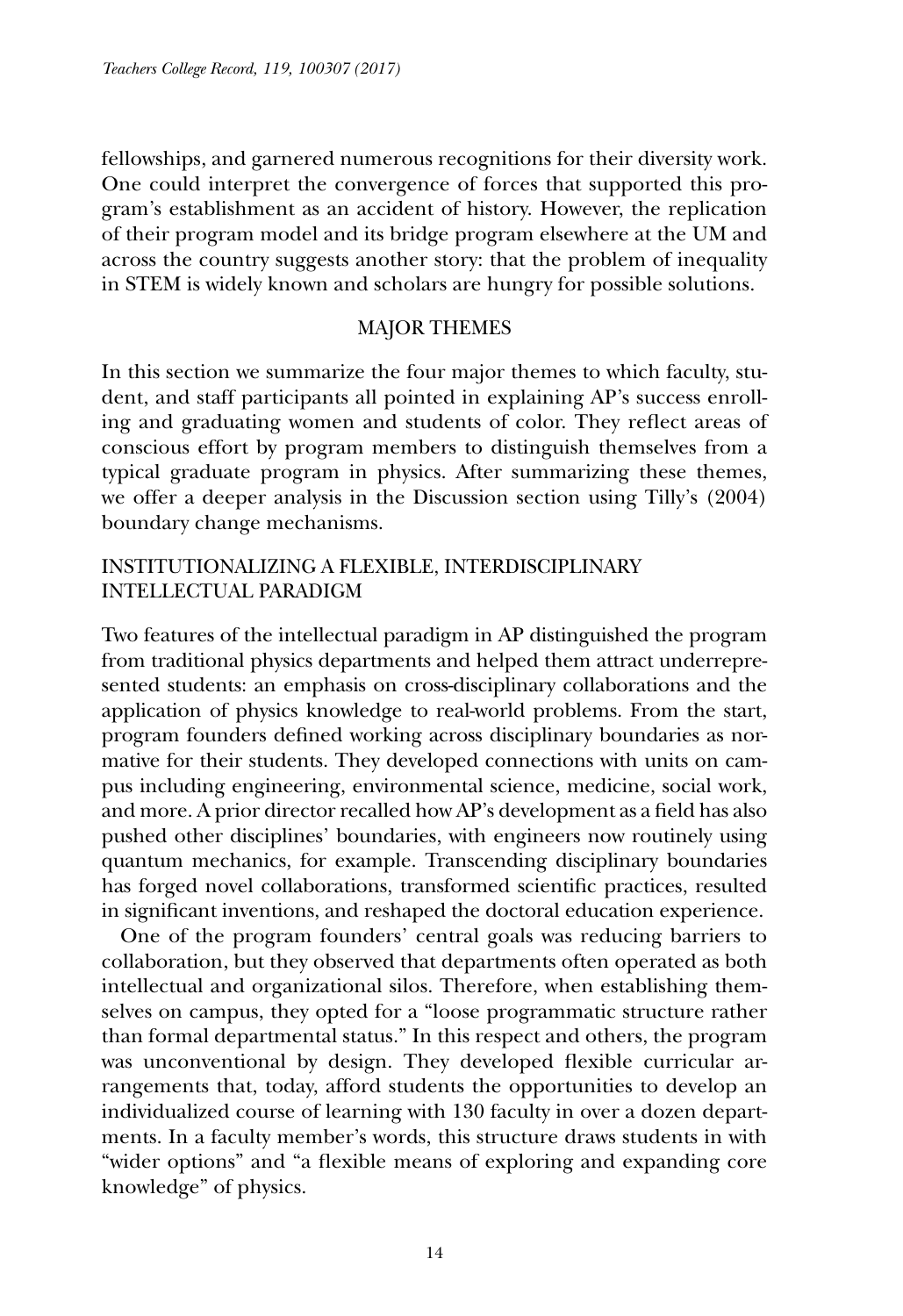Also, whereas physicists' communication and scientific practices traditionally place high value on the production of theory (Knorr Cetina, 1999), AP faculty have been more enamored with the possibilities inherent in the application of physical knowledge. Across the country, AP programs diverge from traditional ones by linking physics, knowledge from other fields, and real-world problems. As a former program director put it, "The great power of physics is it can be used to solve problems, to develop new technologies, to understand complicated interactions." They saw the program as a site of "connections between physics and other places where physics is used" and felt that this structure enabled students to develop with "more freedom."

Faculty, staff, and students alike attributed the program's ability to attract women and students of color, in part, to its intellectual focus. Faculty discussed that the "flexibility and individualization" afforded by the program's interdisciplinary orientation has been "a big selling point" for women, Black, and Latino/a students. They shared with us the common refrain they heard from prospective students: "I want to make a difference in the world. I want to be able to find a job. I don't want to go into theoretical physics because it is too disconnected from the real world." By making it easy for students to fulfill their "desire to help with societal problems," a professor noted, they made it "much easier to recruit minorities." These findings are consistent with recent evidence in the sociology of science that suggests scientists may advocate for emerging interdisciplinary intellectual fields by framing monodisciplinary work as insular and insufficiently civic-minded (Frickel, 2004). Over time, as the program institutionalized this intellectual paradigm, it came to affect not only the profile of the applicants they attracted, but also those they admitted.

# RETHINKING THE "BEST STUDENTS" AND REINVENTING ADMISSIONS

As cohorts of students progressed through the program, faculty and other leaders observed a record of success among students whose profiles differed markedly from the conventional achievers privileged in graduate admissions (Posselt, 2016). This recognition helped broaden faculty members' conception of the ideal applicant's profile.

Yet from the beginning, the program had employed "more flexible admissions criteria than comparable physics departments." Staff corroborated faculty claims that they "downplayed the standardized tests" and "jettisoned the Physics GRE." Instead, faculty closely "looked at the transcripts and…the research experience of students," as well as their fit with the program's multidisciplinary focus. We quote the current director at length: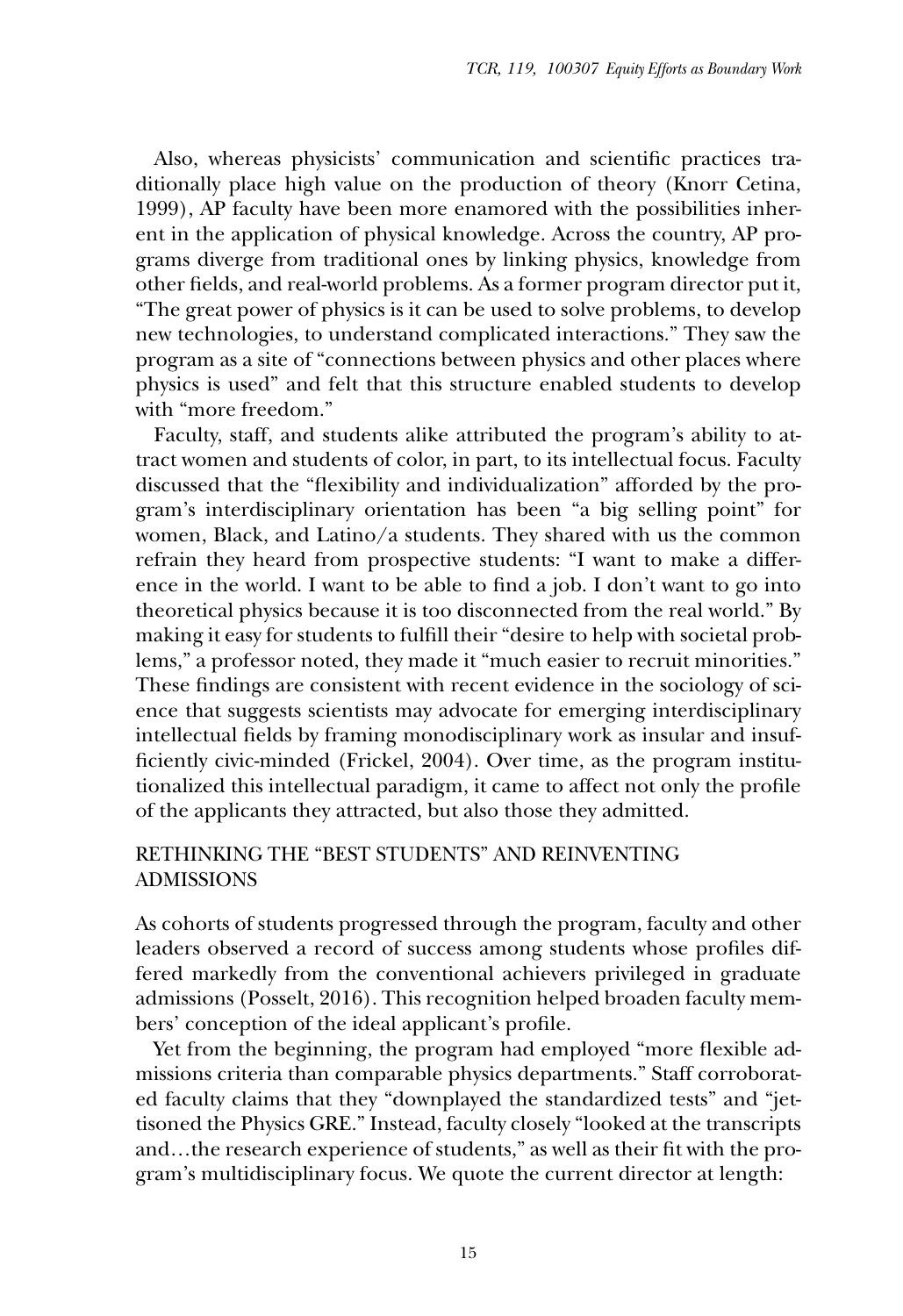We brought in the best students we could find. Now these are not like the typical definition of the best student that… did their undergrad degree in Harvard or Princeton or Yale, and they had a 4.0 or 3.99 GPA, and they had GRE scores up the wazoo. That wasn't kind of what we were after. We were after people who would be willing to take a big risk. They hadn't necessarily got the best grades because people who take risks when they're undergrads very often don't have stellar GPAs. They're usually very solid, but they may have taken a really difficult course because they wanted to learn about that topic, but then they only got a B-plus instead of an A. So we wanted to look for those kinds of people who were intellectually adventurous, were willing to learn about other disciplines, and willing to integrate themselves.

In these comments, we see important points about what it meant for the program to redefine "the best students." Namely, it involved clear understanding of the program's identity, willingness to question the value attributed to traditional credentials, and open-mindedness to reasons why capable students may not receive top grades.

In building cohorts of "intellectually adventurous students," program leaders have worked hard to build and sustain a critical mass who identify as women, Black, and Latino/a. They have done so both for "social justice reasons" and for "the health of the field," given AP's emphasis on innovative technologies and problem solving. They have also revisited their multifaceted recruitment plan every year. Especially since the passage of Proposal 2—the state of Michigan's affirmative action ban — this plan has included cultivating relationships with affinity groups in physical sciences and engineering (e.g., National Society of Black Engineers, Society of Hispanic Physicists) and traveling to minority serving institutions (MSIs). The program director developed a tradition of visiting at least one new MSI each fall to catalyze outreach and another MSI with which the program has an established connection.

Program leaders also made visible a commitment to reinventing doctoral admissions by establishing a research-based master's–Ph.D. bridge program for underrepresented students, inspired by the Fisk-Vanderbilt bridge program. Admitted students with nontraditional academic trajectories join a master's degree cohort and, over one year, receive financial support, research experience, credit-bearing courses, and mentoring. These activities are intended to build what one professor called students' "scientific foundation," recognizing that some applicants with strong potential benefit from time to focus their interest or build academic preparation before embarking on the Ph.D. We heard murmurs among a few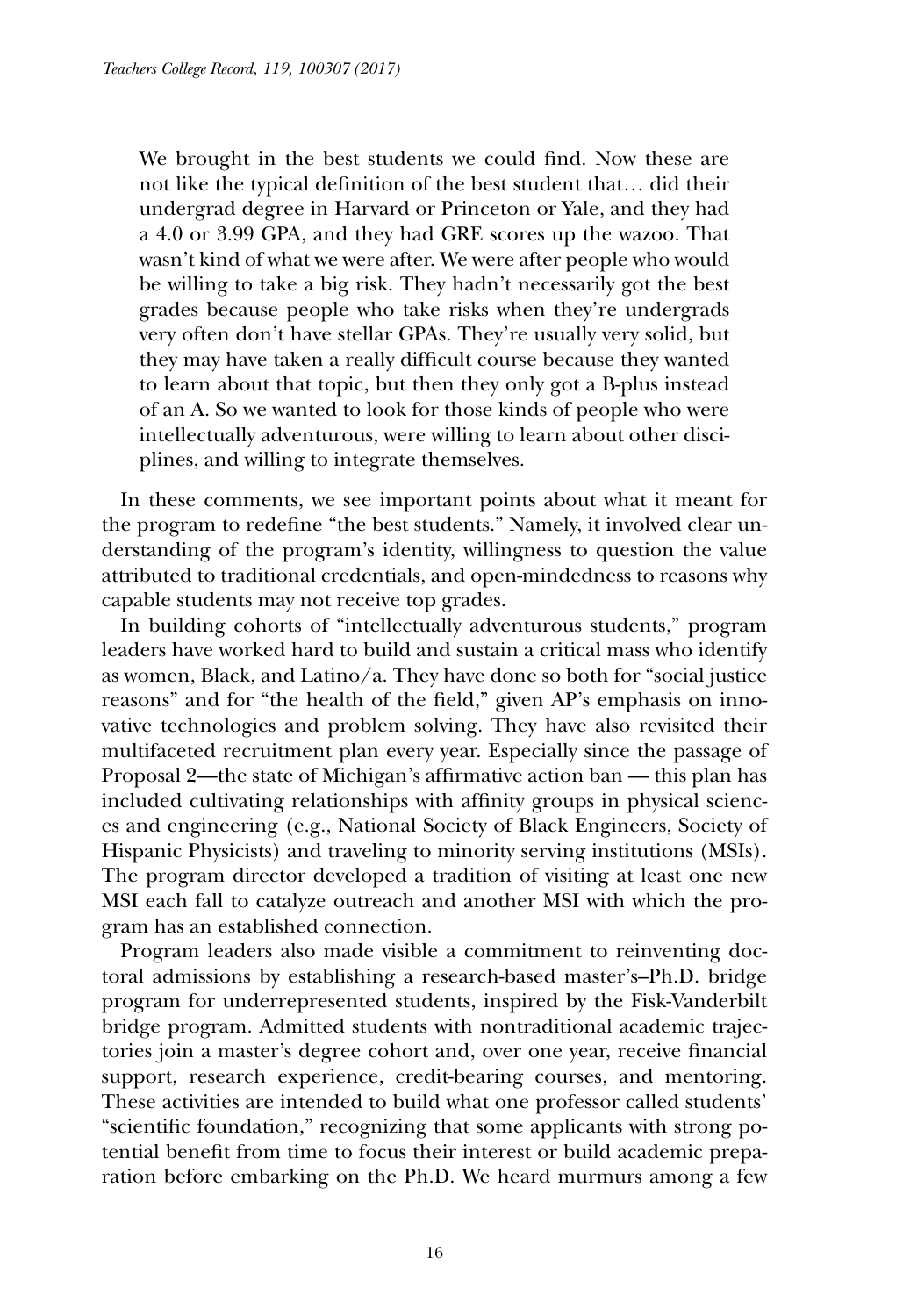students and program-affiliated faculty that the bridge program runs the risk of creating a "second-class citizenry"—and we return to this question below—but leaders and student participants alike remain firmly persuaded of the net benefits. They point both to their own success and to the spread of similar programs in other departments at UM and around the country as evidence of its value.

Within the Ph.D. program, program leaders contrasted their philosophy of holistic review and individualized support with the "stylized combat" (Traweek, 1988, p. 8) typical in the sciences. Roy reflected, "We made it clear that people who come here succeed. So it is not hand-to-hand combat. The weeder system is where you look to your right and to your left; one of you is going to be gone. That was not us. We've always had very high success rates." Each professor expressed, in some way, that AP's unusual success enrolling women and students of color was tied to both purposeful reevaluation of "the best students" and focused investment in recruiting students who might grow to reflect their ideal.

# ADMINISTRATIVE STAFF AS AGENTS OF CULTURAL TRANSLATION AND FACULTY LEARNING

Reading to this point, it may seem that the founding faculty, directors, and students themselves deserve primary credit for the program's success. However, the story would be incomplete without discussing the counternormative work and roles of their administrative support staff. Administrative staff typically have limited authority within academic departments and are often invisible in higher education research as well. However, two staff members in this program, Wendy and Joe, played instrumental roles as cultural translators and agents of faculty learning and student support.

For depth, we focus on Joe, whom every single participant mentioned as important to the program's success with underrepresented students. Joe is a gregarious Black man, a first-generation graduate of UM, and a popular local DJ. When he was hired as a full-time program assistant after working with the program in a work-study capacity, he was younger than most of the students the program was admitting, "You know I was in my early 20s. I was like everybody else. I had the chains. I had the big earring…I was wearing jeans and a t-shirt…" Though Joe assumed that he should change his appearance for this full-time position, Roy was adamant that he be himself: "I don't want anything about you to change. You stay who you are. That's why I want you in this position." Joe recalled that Roy had a "vision" for his role that stemmed from the almost effortless way he connected with students of different backgrounds.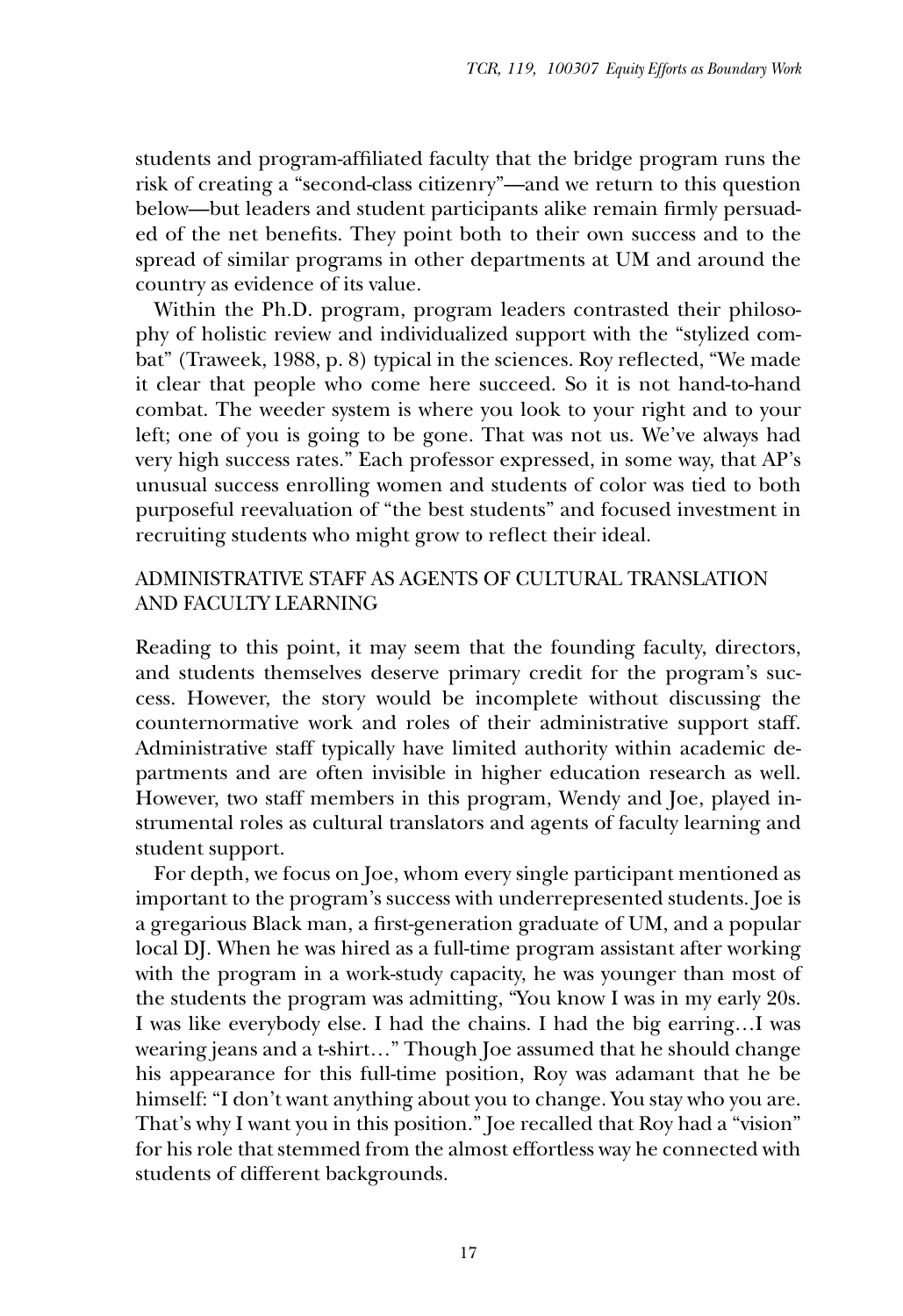Joe's job was to provide administrative support and record keeping for admissions and recruitment activities, but program leaders became aware of what one called his "way with students." His responsibilities and influence quickly exceeded his formal position. Shortly after transitioning to his fulltime position he began traveling with the program director to recruit students from MSIs and providing holistic support to students after matriculation. Joe became a go-to person for both faculty and students, and served as an intermediary between the two parties. A professor admiringly said of him,

There are many things students will not tell the director…because you don't want to tell the director, "I'm not doing well in this school."… But Joe was the eyes and ears of the program; he was the contact with *all* students. He will be able to tell you aspects of the program that no one else will be able to tell you.

As the program's "eyes and ears," Joe was entrusted by faculty to monitor students, particularly those exhibiting fluctuations in behavior and/ or academic performance. Joe explained it this way: "Even if I missed it, [faculty] would say, 'Well, can you find out what's going on?' And then lo and behold—I would be able to find those things out. And they would say, 'Well, I knew it.'"

The trust he engendered, paired with his ease working across racial and professional role boundaries, enabled Joe to serve as a cultural translator. He informally facilitated faculty learning, providing perspective that developed their capacity to effectively serve Black students. With most of the faculty members White<sup>7</sup> and a growing fraction of the student population Black, the importance of his work in helping faculty "get it" with respect to advising across race cannot be overstated. A former director acknowledged Joe as "my pipeline to the students and particularly African American students." As just one of several examples, his identities and experiences as a Black male at the university enabled him to shift how a program director, Cagliyan, interpreted a Black student's performance. Cagliyan relayed:

With African American students, he [Joe] would have certain things that I wouldn't get… There was a student who was struggling, and he would explain to me that this was a student who would never ask for help: "You don't understand. This is not how an African American male would act. He would just never do it." So it was an issue, because I wasn't getting it. The student would get a task and didn't complete the task and it doesn't look good and I could explain to the student that it's OK to say "I don't know or I didn't understand." Having that type of knowledge, which I don't have, is really really valuable.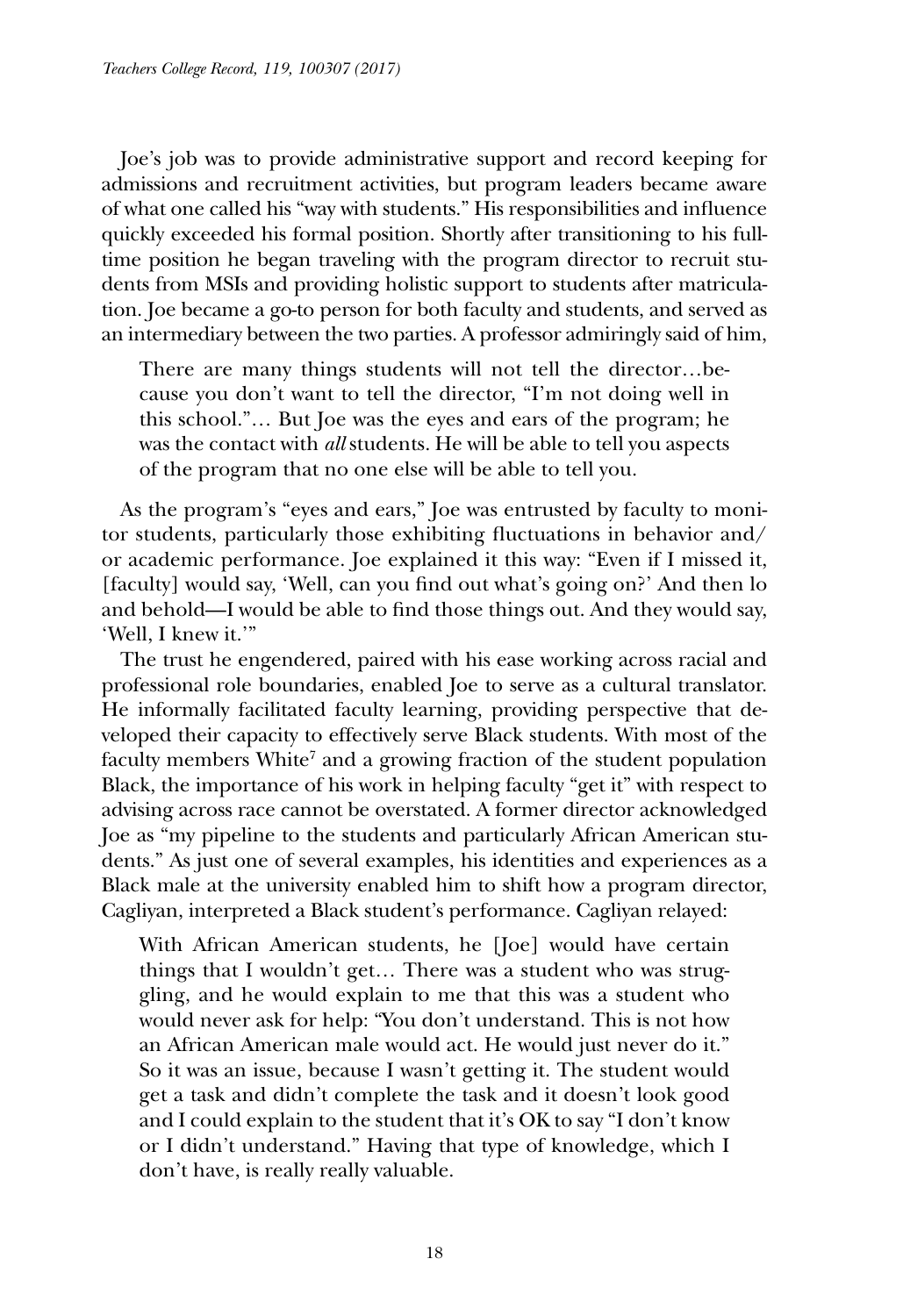Joe also volunteered that students would occasionally come to him, upset about difficult patterns of interaction with faculty outside the AP core. He shared with us how he approached the program director in these situations:

I had some real heart-to-hearts with Professor Cagliyan in the first year… He didn't quite understand. I would just go in his office and close the door and talk to him. I would tell him, "You know as much as I know that you care about students. I don't quite think you're getting it."…. And at the end of the day he would tell me, "Thank you."

Sarah, a White doctoral student, told us about an experience of feeling pushed out of her lab and unsure whether she could trust the advice she had received:

Joe, bless his heart, came through for me. And he was like, "Nono. You should have come to me first and told me you were going to work for that guy and I would have told you, no"…. It was clear it was going to be a bad situation and Joe—he got me out of that.

We could fill pages with examples of Joe's supportive advocacy. Students depicted him as "really serious about having your back" and providing support for "serious departmental political-type problems." When we asked Joe to describe a highlight of his experience with the program, he relayed a story involving a Black male student:

When it came time to take his quals, he didn't do well… He came down to my office and the look on his face… "They're telling me I have to leave the program. I can't get my Ph.D. from the University of Michigan." And that was his dream…I calmed him down. I said, "Come back in a half hour; I got you." I walked right into the professor's office and told him, "…I know this kid wants it." Long story short, he has a Ph.D. in applied physics… He's been teaching, he's doing great things.

Students saw him as trustworthy and capable of bringing resolution to concerns, especially amid perceptions of unfairness or inequity. Joe was emphatic that the program cared about creating an inclusive environment, commenting, "[T]hey just didn't just talk the talk; they walked the walk." Yet he also noted that maintaining this environment did not always come naturally for program leaders. For his ability to build bridges across racial and role divides within the program, he knew, and others affirmed, what an asset he was.

Over time, he came to play an advisory role. Joe was tapped for insight when program leaders sought to understand declining student of color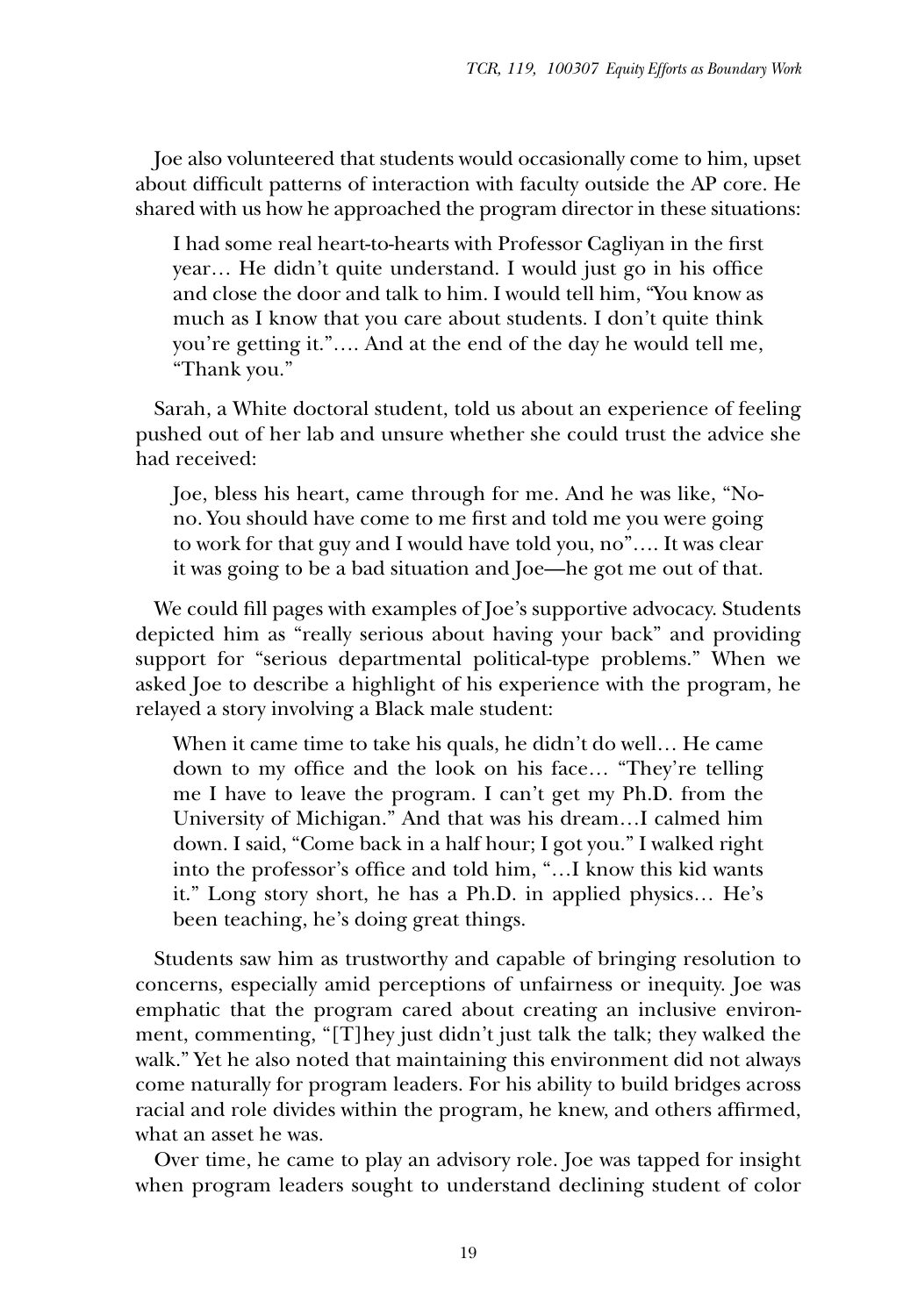enrollment, and he discussed potential changes in AP directorship with the graduate school dean. Such involvement highlights his credibility and leadership, but also raises questions about whether he was rewarded with positional authority commensurate with his contributions. When Roy and the AP program received an award from the Obama administration for their commitment to diversity and mentoring, however, Joe was the colleague whom Roy invited to join him at the White House. In an emotional moment of our interview, Joe shared, "I can't even tell you what that felt like… I guess that goes to show you how much I meant to him and the program." President Obama's recognition was a point of pride for everyone in the program, and a large framed photo and certificate marking the event hung in the main office—directly above Joe's desk.

# ATTRACTING AND SUPPORTING STUDENTS WITH A FAMILY-LIKE **COMMUNITY**

Finally, the AP program encouraged inclusion by extending themselves to create a community that differed markedly from the "remote" and "uncaring" relationships that the program founder had seen elsewhere in physics. When we asked the current program director to explain what he does to encourage the success of underrepresented students, he said, "Maybe more than *any*thing else from Day One, we tried to institute an atmosphere which was what I call 'like a family.'" Admittedly, as members of the research team, we were initially a bit skeptical about how "the family" metaphor played out in reality. Over our year with the program, however, we came to see that staff, core faculty, and students all worked hard to make the family metaphor a lived experience. Nearly every single student mentioned the "family" as important to their educational experience, and we observed program administrators at all levels going above and beyond what was expected and necessary—driving 3 hours to attend a parent's funeral, for example.

Program staff and core faculty consciously used the family metaphor with prospective students because they knew it distinguished them from the typical physics department. It was a strategic move, in fact, with one director describing "the family" as a "competitive advantage." With the exception of one student, focus group participants indicated that the family-like culture was central to the program's recruitment narrative and their own decisions to enroll. William noticed it right away. "The thing I noticed the most was that it was a much warmer environment than other schools that I had applied to… When you come in, the administrators say, 'Welcome to the family.' And it seems like they've said that years and years in a row." Emma and Jamal also recounted their campus visits: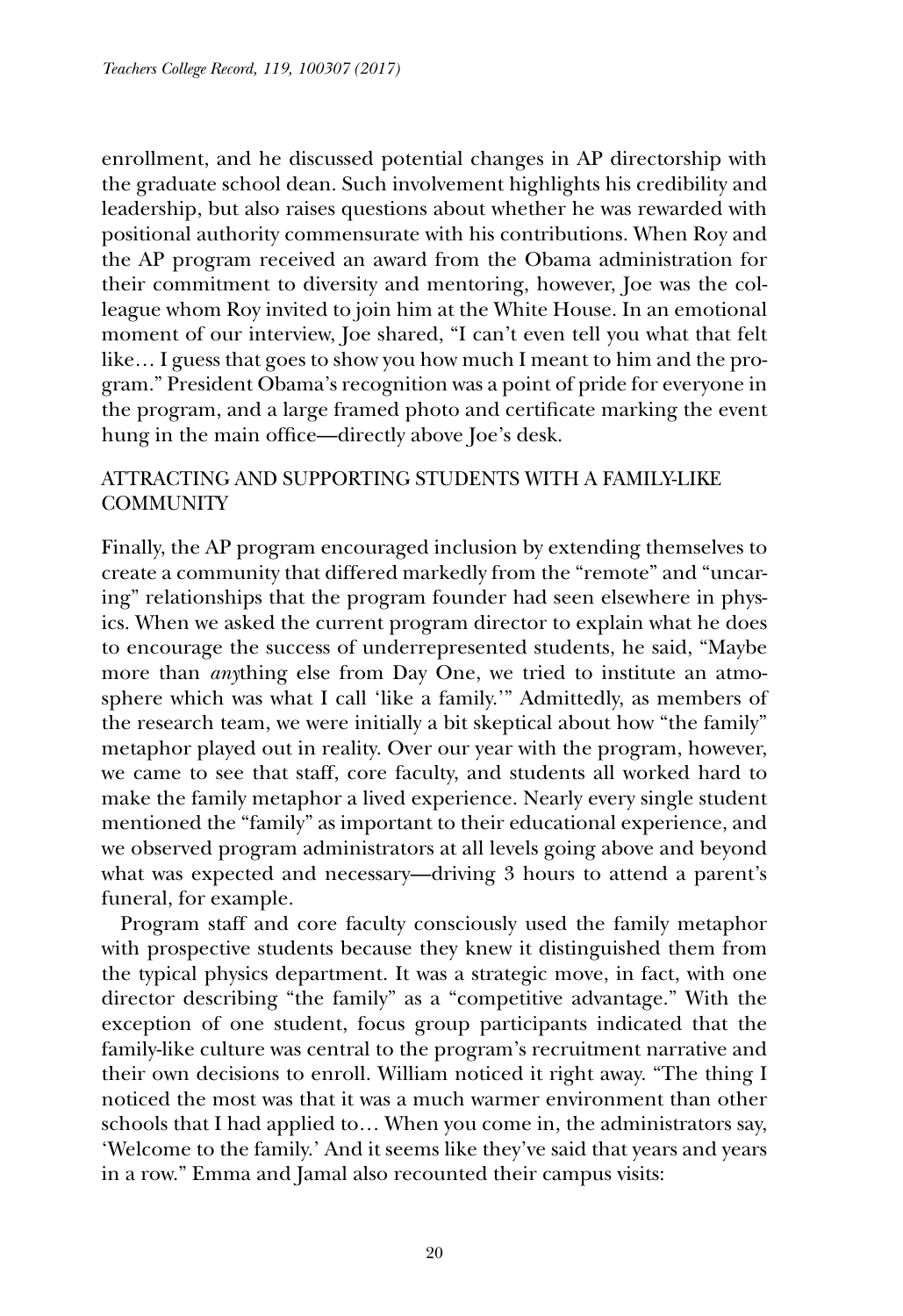*Emma:* The day I visited, they kept saying things like, "Applied Physics is like a family." I didn't know what that meant, but I heard it a lot…. And I didn't know about the diversity when I applied.

*Jamal:* Everyone I talked to in the program kept saying, "It is a family."… I wasn't sure what that meant exactly, but everyone said that. And it was a smaller group and I felt I would be supported and cared for well.

Students added such language as "comfortable," "supportive," "cohesive," and "energetic" when describing the program's environment.

Recognizing that many academic programs strive to convey collegiality when they are in recruitment mode, a focus group facilitator probed participants to describe "an experience that made you feel this really is a family... [that] it is not just a tagline." Brad recalled his campus visit, which had been set up separately from the usual campus visit day. Experiencing how faculty and staff went above and beyond typical roles and work hours to ensure he had a positive visit "was the experience for me that was like, 'These guys put their money where their mouth is.'" Emma reported a similar experience, and Robert added, "The first time I'd actually spoken to anyone from the university was Wendy. When I talked to her I was like, 'This is the place.'"

The "mother figure" and "big brother" roles that students attributed to Wendy and Joe reflected the program's desire for family-like relationships. "Wendy and the others work wonders over there," as one student put it. In addition to walking students through politically fraught advising situations, Joe provided direct student support. He helped attenuate their anxiety and stress, talked them through personal crises, joined them and their parents for dinner, and even stood up in student weddings. And Wendy, understanding women's unique experiences and needs, often hosted dinners—which she called "girls night out"—for women doctoral students to "talk" and "just go and hang out." Joe commented that together, he and Wendy "tried to do a lot to foster a place where they [students] really are comfortable."

That the quality of relationships affects student well-being is hardly a surprise, but this program's collective, conscious attention to relationships must not be overlooked. Many STEM graduate programs find themselves stuck in a negative feedback loop, in which poor representation of women and students of color raises red flags for prospective students about departmental climate and the quality of day-to-day life. It can deter those students from matriculating, which perpetuates isolation and tokenism. AP has interrupted this cycle by thinking strategically about climate and working hard to create a community that gives them a competitive edge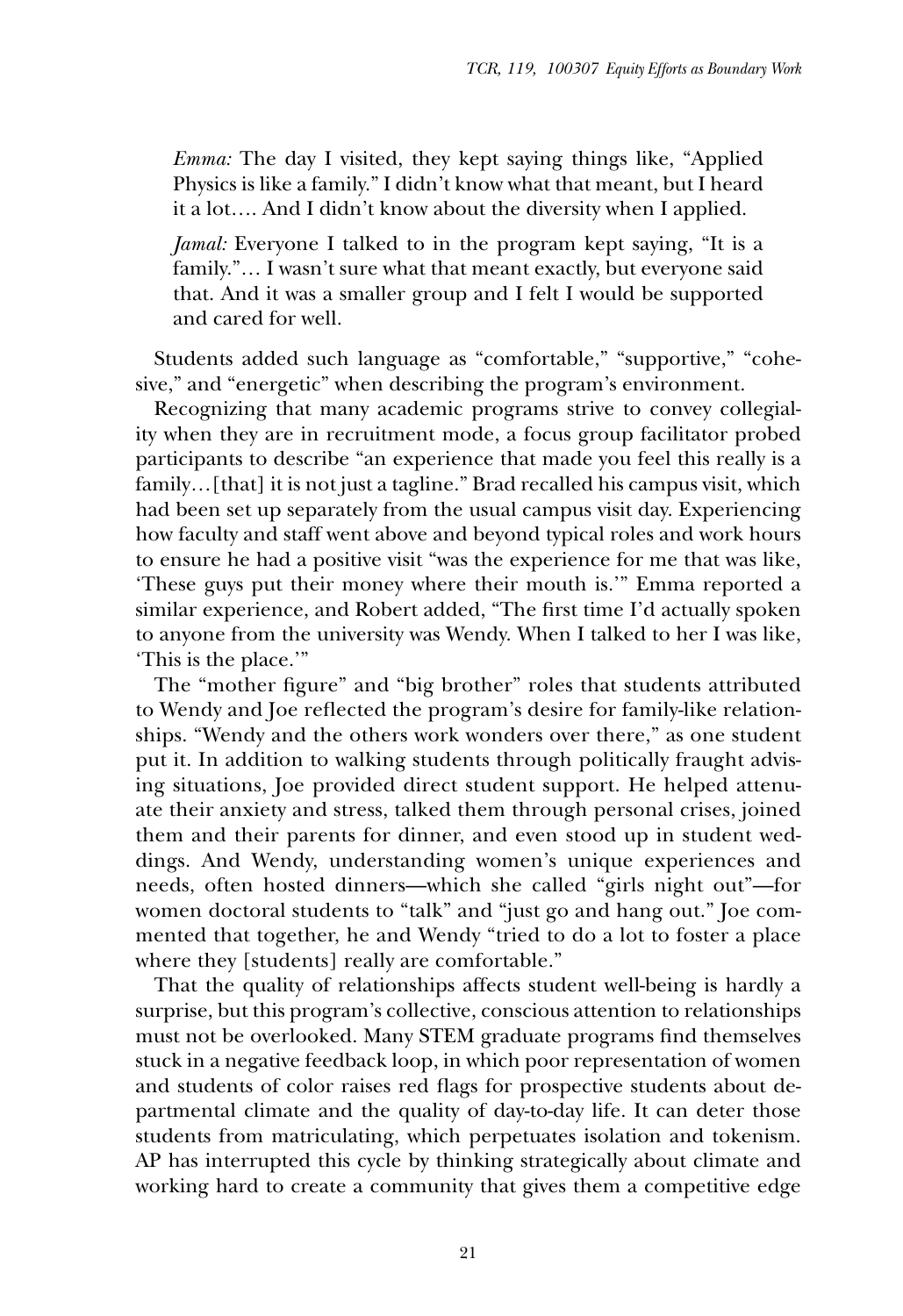over other graduate programs. Student respondents indicated that it was a major draw to discover the diverse, warm relationships that so many in the program tried to encourage. Perhaps the strongest evidence of student satisfaction was their pride in playing a recruiting role themselves, welcoming prospective students into "the family."

#### EQUITY EFFORTS AS BOUNDARY WORK

Before discussing implications and directions for future research, we interpret the four primary themes more explicitly as a matter of boundary change, drawing from Tilly's (2004) mechanisms: erasure–inscription, activation–deactivation, site transfer, and relocation. Through this analysis, we illustrate how the program's efforts to improve Black and Latino/a students' access to and inclusion in physics graduate education fundamentally altered traditional intellectual, organizational, social, and professional boundaries. By doing so, we hope to make clear that 1) boundaries are not "given facts" but subtle "products of action" (White, 1992, p. 127), and 2) the negotiation of these boundaries has real implications for individual and organizational behavior. Table 2 represents the relationships we discuss in this section.

| <b>Boundary</b><br><b>Types</b> | Domains of<br><b>Faculty &amp; Staff</b><br><b>Work Affected</b> | <b>Specific Equity,</b><br>Access &<br><b>Inclusion Efforts</b>                | <b>Boundary Change Mechanisms</b>                                                                 |
|---------------------------------|------------------------------------------------------------------|--------------------------------------------------------------------------------|---------------------------------------------------------------------------------------------------|
| Intellectual<br>Identity        | Student<br>Recruitment.<br>Training, &<br>Mentoring              | Focus on<br>interdisciplinarity                                                | Partial <i>erasure</i> of a bound-<br>ary between physics & other<br>disciplines                  |
|                                 |                                                                  | Focus on applica-<br>tion of physics<br>knowledge<br>to real-world<br>problems | <i>Inscribe</i> a boundary between<br>traditional & applied physics                               |
| Organizational<br>Membership    | Recruitment &<br>Admission                                       | Redefine the best<br>or ideal students                                         | 1. <i>Deactivate</i> a boundary be-<br>tween applicants earning top<br>GRE scores & everyone else |
|                                 |                                                                  |                                                                                | 2. <i>Inscribe</i> a boundary between<br>"risk averse" & "intellectually<br>adventurous" students |
|                                 |                                                                  |                                                                                | 3. Together, 1 & 2 relocate the<br>boundary on what and whom<br>merit admission                   |

#### **Table 2. Equity Efforts as Boundary Change**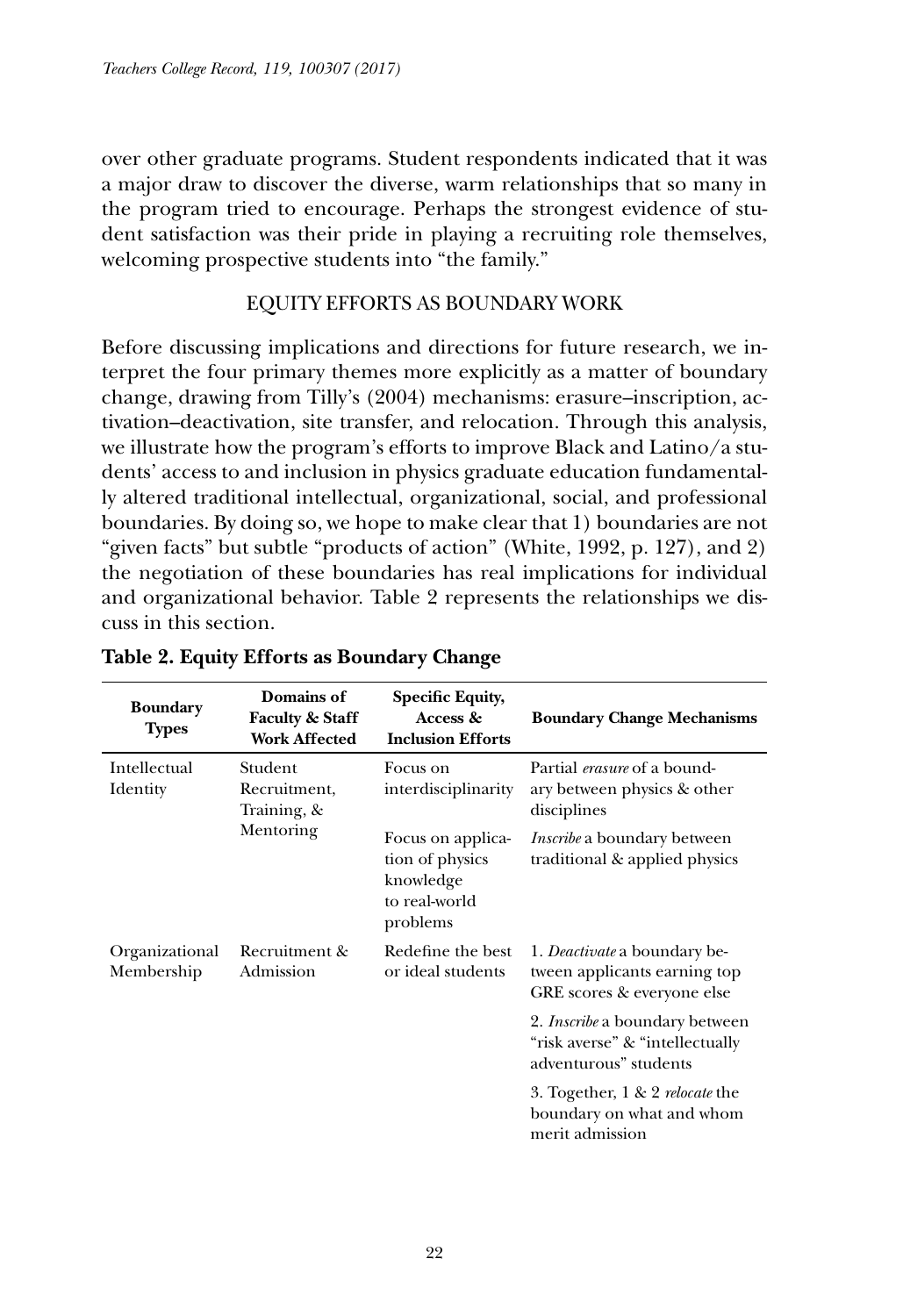| Domains of<br><b>Faculty &amp; Staff</b><br>Work Affected             | Specific Equity,<br>Access &<br><b>Inclusion Efforts</b>                               | <b>Boundary Change Mechanisms</b>                                                                                                                                                                                                   |
|-----------------------------------------------------------------------|----------------------------------------------------------------------------------------|-------------------------------------------------------------------------------------------------------------------------------------------------------------------------------------------------------------------------------------|
| Delegation of<br>work & supervi-<br>sion of adminis-<br>trative staff | <b>Empowered staff</b><br>to serve as institu-<br>tional agents                        | Partial <i>erasure</i> of status distinc-<br>tions/hierarchy between staff<br>& faculty                                                                                                                                             |
| Learn to better<br>serve underrep-<br>resented students               | Cultural<br>translation                                                                | <i>Activated</i> racial boundaries<br>for more effective teaching &<br>learning across them.                                                                                                                                        |
| Developing the<br>climate for diver-<br>sity & learning               | Create trusting<br>relationships & a<br>supportive envi-<br>ronment, akin to<br>family | 1. <i>Inscribe</i> the boundary be-<br>tween climate & relationships<br>in applied physics vs. typical<br>physics departments<br>2. Deactivated staff-student and<br>faculty-student boundaries to<br>facilitate student well-being |
|                                                                       |                                                                                        |                                                                                                                                                                                                                                     |

#### MANIPULATING DISCIPLINARY BOUNDARIES

One of the most prominent conditions encouraging access and inclusion in the AP program was its intellectual identity as an interdisciplinary, applied area of study. This identity served as a backbone to which they deferred in making decisions, provided flexibility for faculty and students to pursue innovative research, and produced two distinct, but related, boundaries. First, the interdisciplinary nature of the program represents the partial erasure (Tilly, 2004) of a cultural boundary that separates physics from other disciplines. Professors prided themselves on collaborations through which students could appreciate the relevance of physics knowledge outside the discipline. Interestingly, by blurring this cultural boundary, faculty inscribed a distinction between applied and traditional physics. They repeatedly emphasized to prospective students the incredible potential of physical knowledge to solve real-world problems, particularly through cross-disciplinary collaborations, relative to a vision of physics that privileged theory.

Efforts to recruit underrepresented students were relevant to both of these boundaries. When underrepresented students described commitments to "making a difference," finding employment, and staying connected to the real world, it resonated strongly with both 1) the partial erasure of the physics versus other disciplines boundary, and 2) the presence of a real distinction between applied versus traditional physics. This sentiment deactivated, or made less salient, the physics–other boundary, because interdisciplinarity provided grounds for exploring how physics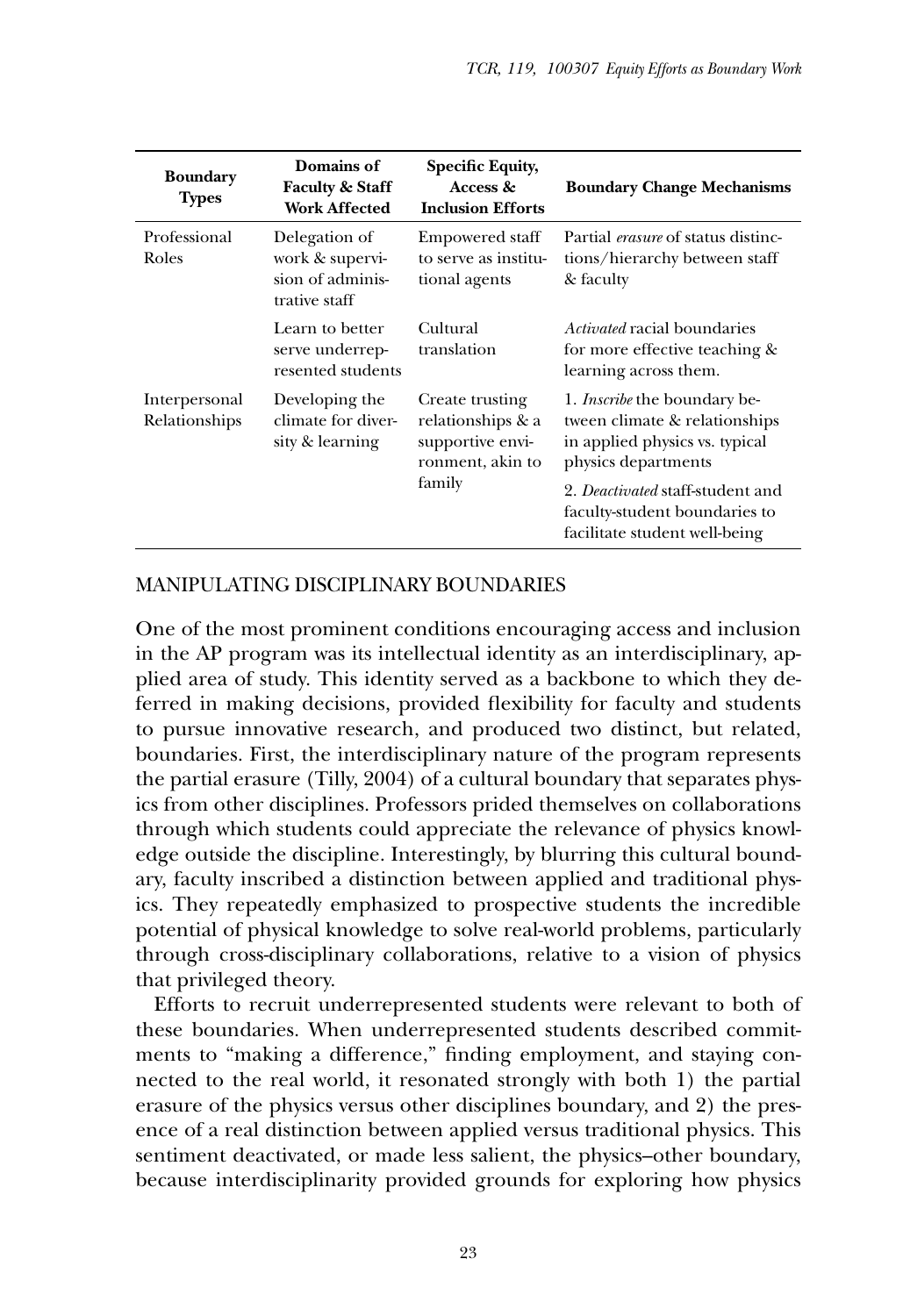might fit into their vision for social change. Simultaneously, however, students' sentiment activated the applied–traditional boundary by casting traditional physicists' focus on theory as disconnected from realworld problems.

# MANIPULATING ORGANIZATIONAL BOUNDARIES BY RETHINKING MERIT

The mental models that faculty members hold about their fields of study inform approaches to gatekeeping practices, such as admissions and hiring (Lamont, 2009; Posselt, 2016). Such activities are *ipso facto* a form of organizational boundary work, and the evaluations used to determine membership reveal symbolic boundaries about what it means to be desirable, capable, intelligent—to belong. Often tacitly, these evaluations force leaders to ask normative questions: On what grounds *should* one have an opportunity to relocate from outsider to insider? What signals will define a prospective member as a "*good fit*"?

AP worked assiduously to counter prevailing schemas about "merit" that undercut admission of students from underrepresented backgrounds. Admission to most physics doctoral programs depends upon deep training in the discipline and quantitative methods used to bring about theoretical advancements. Under that model, extremely high GRE scores are interpreted as a sign that students' quantitative skills extend beyond those covered by the test. In contrast, AP's flexible intellectual paradigm, paired with its strong commitment to building social diversity in physics, motivated them to redefine who "the best students" are.<sup>8</sup>

In defining their vision of the ideal student, applied physicists deactivated the boundary separating those scoring in the top percentiles of the GRE physics and quantitative sections from everyone else, marshaling evidence that test scores could not predict who might grow to become a successful scholar. Simultaneously, by examining transcripts and records of research experience, faculty inscribed a boundary separating applicants who were "risk averse" from the "intellectually adventurous." These two processes—deactivating the distinction between those who earn very high GRE scores and everyone else and inscribing a boundary between the intellectually adventurous and risk averse—relocated the boundaries related to merit for admission.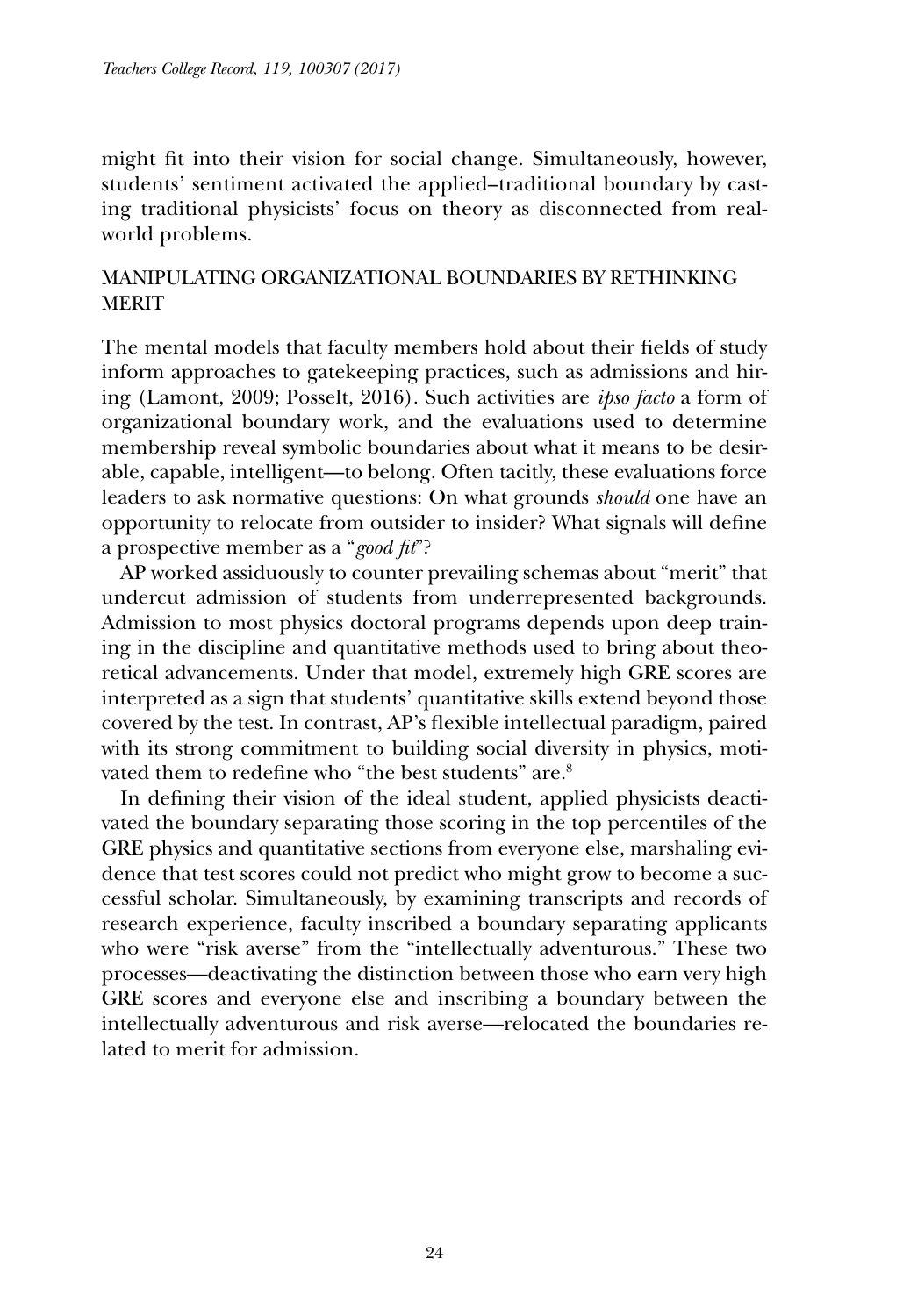## MANIPULATING THE BOUNDARIES OF PROGRAM ROLES AND RELATIONSHIPS

Our findings about the important role of program administrative staff suggest that AP violated professional boundaries concerning who should have status and authority in academe and on what basis. Lamont and Molnár (2002) argued:

The notion of boundaries is crucial for analyzing how social actors construct groups as similar and different and how it shapes their understanding of their responsibilities toward such groups… We need to focus especially on hidden assumptions concerning the measuring sticks used by higher and lower status groups. (p. 188)

Whereas the norm in academia is for students and administrative support staff to have subordinated status and minimal influence, the AP program constructed these members as vital players. Everyone participated in recruitment, and staff were key institutional agents, advocating for students when communication with professors faltered.

Joe's title indicates that he was responsible for record keeping and recruitment, but his authority was much greater. Joe does not have an M.S. or Ph.D. He is young, Black, and technically occupied the lowest position in the department. With traditional boundaries in place, we would expect significant cultural distance between Joe, the faculty, and program directors. We might also expect directors, in occupying a more privileged position in the department, to inscribe these boundaries (and their own status) by distinguishing themselves from Joe. Instead, directors strove to minimize the hierarchy implied by their official roles, encouraging egalitarian relationships and welcoming opportunity to learn how to better serve Black students.

Joe mentioned his racial identity when talking about his shift from a part-time to full-time position, but the activation of a racial boundary was most explicit in Joe's role as a cultural translator and advocate for Black students. A former director's comments that Joe was the "eyes and ears" of the program and "my pipeline to the students and particularly African American students" evocatively convey Joe's ability to connect across social boundaries that separated faculty and students. Interestingly, when concerned with falling enrollments, microaggressive behavior targeting Black students, and Black students' difficulties with faculty, Joe initiated conversations with the program director—voluntarily activating racial boundaries. Absent his willingness to do so, some cross-racial faculty–student relationships would surely have been more strained and some graduate students would likely have fallen through the cracks. Graduate programs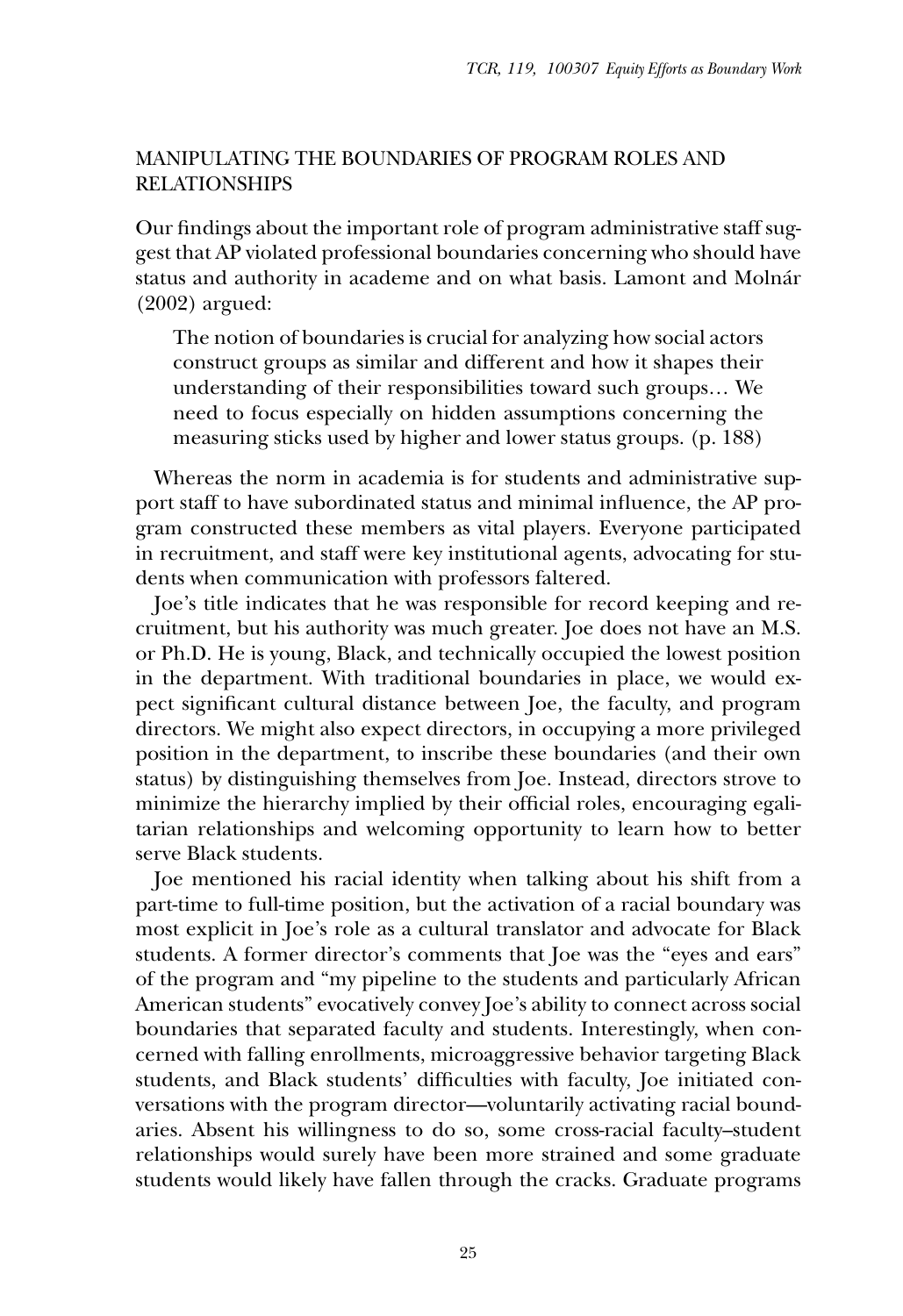that are striving to diversify would benefit from having someone who serves the role of cultural translator, but they should also work toward an organizational culture in which all faculty possess skill and commitment to support students from diverse backgrounds.

Finally, weakening the typical role-based hierarchy and empowering staff to serve as agents of faculty learning and student support opened the possibility of warm, family-like relationships that set the program apart from counterparts in other institutions' physics departments. The supportive environment and trust fostered through "the family" allowed faculty, staff, and students to break down fronts and interact as human beings (Lamont, 1992, p. 10). As "mother" and "big brother," Wendy and Joe developed relationships with all students and created a community of support that extended well beyond staff–student relationships normative in academe. They both emphasized aspects of their identities to create community within the program. Wendy stressed her shared gender identity with women students through "girls night out" and similar activities; Joe emphasized a shared identity with all students through his experience as a student at UM and his shared racial identity with Black students. Both effectively deactivated the staff–student boundary in order to connect in a way that students discussed as integral to their well-being and success.

# DISCONFIRMING EVIDENCE: "HERDING CATS"

Our project goal was to understand how AP has been able to sustain and graduate a diverse student body without affirmative action; however, a search for disconfirming evidence also turned up challenges they have faced in reaching and serving students of color. Faculty reported that the university's compliance with Proposal 2 has complicated their ability to recruit underrepresented students with generous funding packages and contributed to falling enrollments of Black students. A few students shared that, despite the warm relationships in AP, it can be difficult to ignore the negative *campus* racial climate. Other students mentioned that they would like to see more direct, honest conversation about the realities of race in science.

And although the AP program has catalyzed change in some parts of the university's STEM community, they have struggled to institutionalize their priorities and practices in others. They had hoped that by operating as an interdepartmental program rather than a freestanding department that their values would seep across the boundaries of the departments with which its faculty associate. This logic aligns with Karl Weick's (1976) conception of universities as loosely coupled systems, in which weak network ties across units produce a tendency toward stasis. In loosely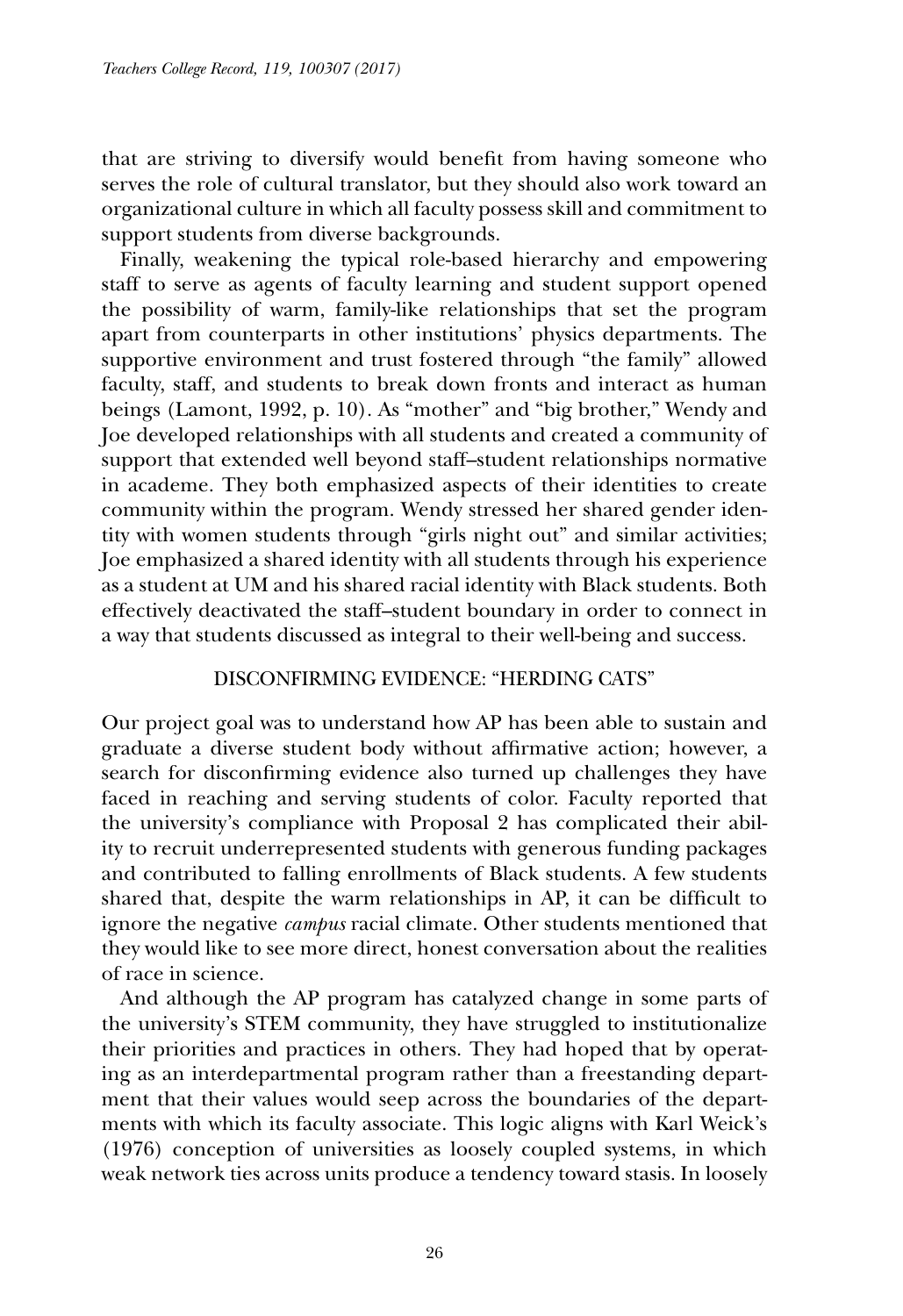coupled systems, change can occur as influential individuals (e.g., the AP program's core faculty) work at the interface of multiple networks and press colleagues in one network to learn from the culture of another. Yet one program director admitted that it has been difficult for core AP faculty to galvanize support among the program's 130 *total* faculty affiliates for norms and practices related to racial and gender equity. Comparing the challenge of building faculty consensus to "herding cats," a program director noted that his limited ability to shape faculty hiring restricted his ability to fully manifest the sort of learning community and student experience he envisioned. Though it may be impossible for any leader to prevent all negative faculty–student interactions, any student reports of feeling "like a second-class citizen" in a program that prides itself on equitably serving diverse students indicates room for growth. Effort and capacity to "herd cats" will undoubtedly shape the possibilities of expanding their influence.

In the meantime, their impressive enrollment and completion statistics have generated national attention; program directors are recognized leaders in the national movement to increase diversity and equity in physics. Cagliyan, for example, was a panelist on the topic of "Sustaining Institutional Change" at a 2015 American Physics Society meeting, and a physics magazine recently wrote a long profile about Roy's contributions. With other well-regarded graduate programs in the physical sciences having adopted their model, program leadership now confront competition in attracting prospective students.

#### DISCUSSION

We set out to learn from a program that is a true outlier in physics for the high proportion of its Ph.D.s awarded to women, Black, and Latino/a students. Its success with Black students has been especially notable, with the program claiming to produce about 10% of the Ph.D.s awarded in physics nationally over the last 10 years. How have they accomplished this, and what might other graduate programs learn from their example? Our assumptions upon beginning the study were that in-depth, qualitative research can reveal norms that have become so engrained that they are invisible to insiders, but which are important for understanding organizational performance and member satisfaction. Through inductive analysis, we identified four themes that faculty, students, and staff all discussed as relevant to their record of success. The program's flexible intellectual paradigm privileges the application of disciplinary knowledge to critical social problems. Directors and core faculty also run organizational gatekeeping activities according to an unconventional understanding of what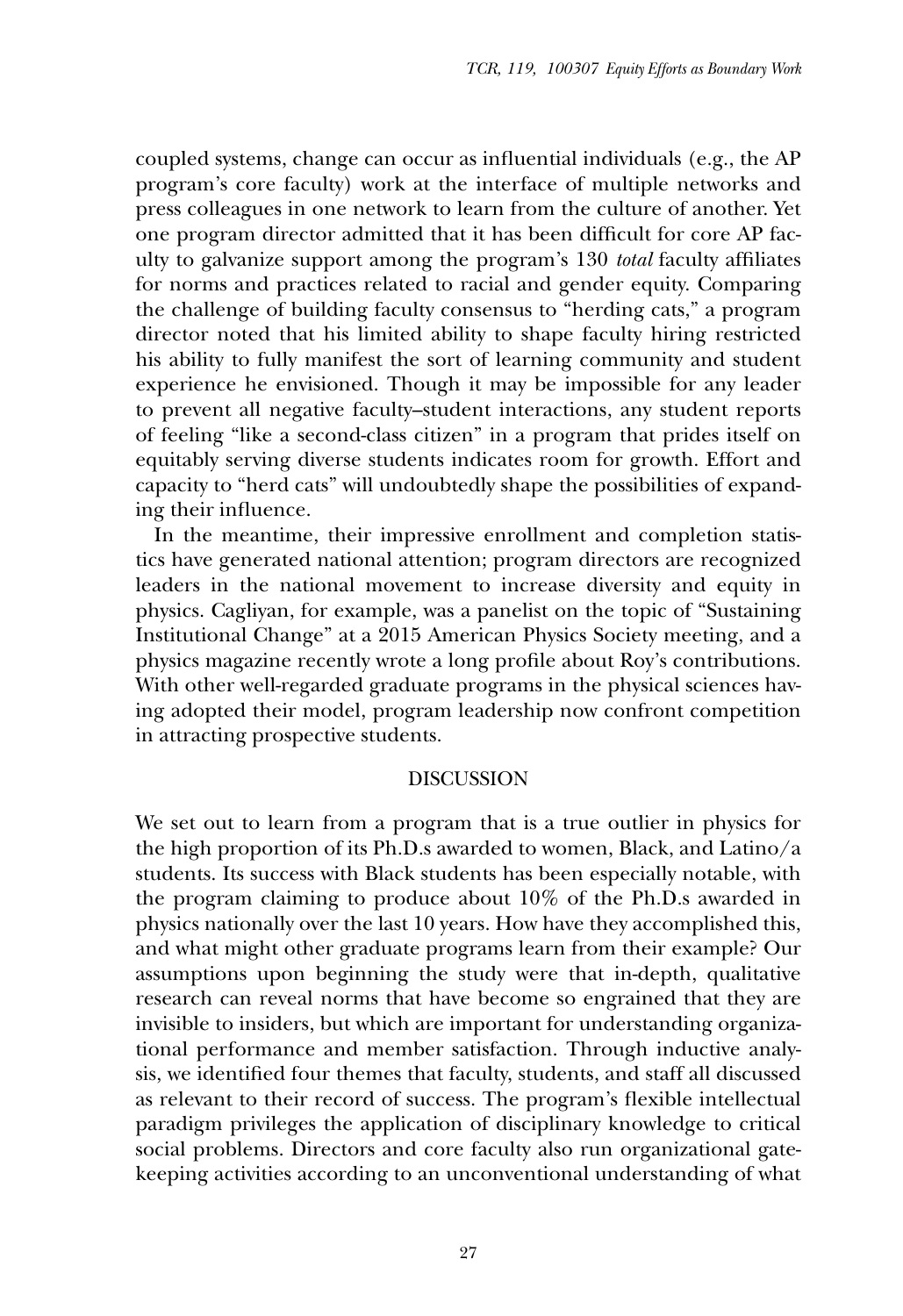the qualities of an ideal graduate student are, and to that end, established a master's–Ph.D. bridge program to enhance Black, Latino/a, and Native American students' access and success. Third, program directors empowered staff to serve as institutional agents, and one of them has served as a cultural translator and agent of faculty learning to work with students across race. Finally, a core group of faculty, staff, and students have promoted the idea that they relate to one another as a family, and they demonstrate to one another (and to prospective students) that this metaphor is more than a cliché.

Connecting these themes is a collective, sustained effort by faculty, staff, and students to distinguish their program from a traditional physics department. This pattern is consistent with a core tenet of social boundary theory: that actors draw boundaries in relation to and often opposition to one another (Lamont & Molnár, 2002; Zerubavel, 1991).<sup>9</sup> The willingness of program stakeholders to rethink—and change—the normative boundaries associated with their subject matter, the qualities of ideal students, and their roles and relationships is perhaps the central, most fundamental explanation for their ability to sustain strong enrollment of women and students of color in the absence of affirmative action.

The work of cultural translation enacted by administrative staff may represent an additional boundary change mechanism not fully articulated in Tilly's (2004) framework. Recall that boundary change occurs through mechanisms that prompt or cause change (e.g., conversation, borrowing, encounter), as well as mechanisms that constitute the change itself (e.g., inscription–erasure, activation–deactivation, relocation). They modify: 1) relations on either side of a social boundary, 2) relations across the boundary, or 3) shared representations of the boundary itself (Tilly, 2004). Joe's role as cultural translator for Black students and mostly White faculty arose through multiple mechanisms. First, his routine *conversations* with faculty and students *activated* a racial boundary; that is, through these interactions, program members named race as a salient factor in situations where faculty had not recognized it as such. By surfacing cultural norms with which faculty were unfamiliar, Joe provided access to actionable information about Black students' educational experiences. This knowledge altered subsequent social interactions across the faculty–student boundary, partially *deactivating* the role of race in that boundary. Ironically, it was only by naming race as a boundary that can produce misunderstanding (even in trusting, supportive relationships), and then translating cultural norms, that Joe helped weaken racial difference as a barrier to student learning.

Cultural translation operated as a *relocation* mechanism, defined by Tilly as two or more constitutive mechanisms that connect to change the boundaries organizing action and interaction in a given setting (Tilly, 2004).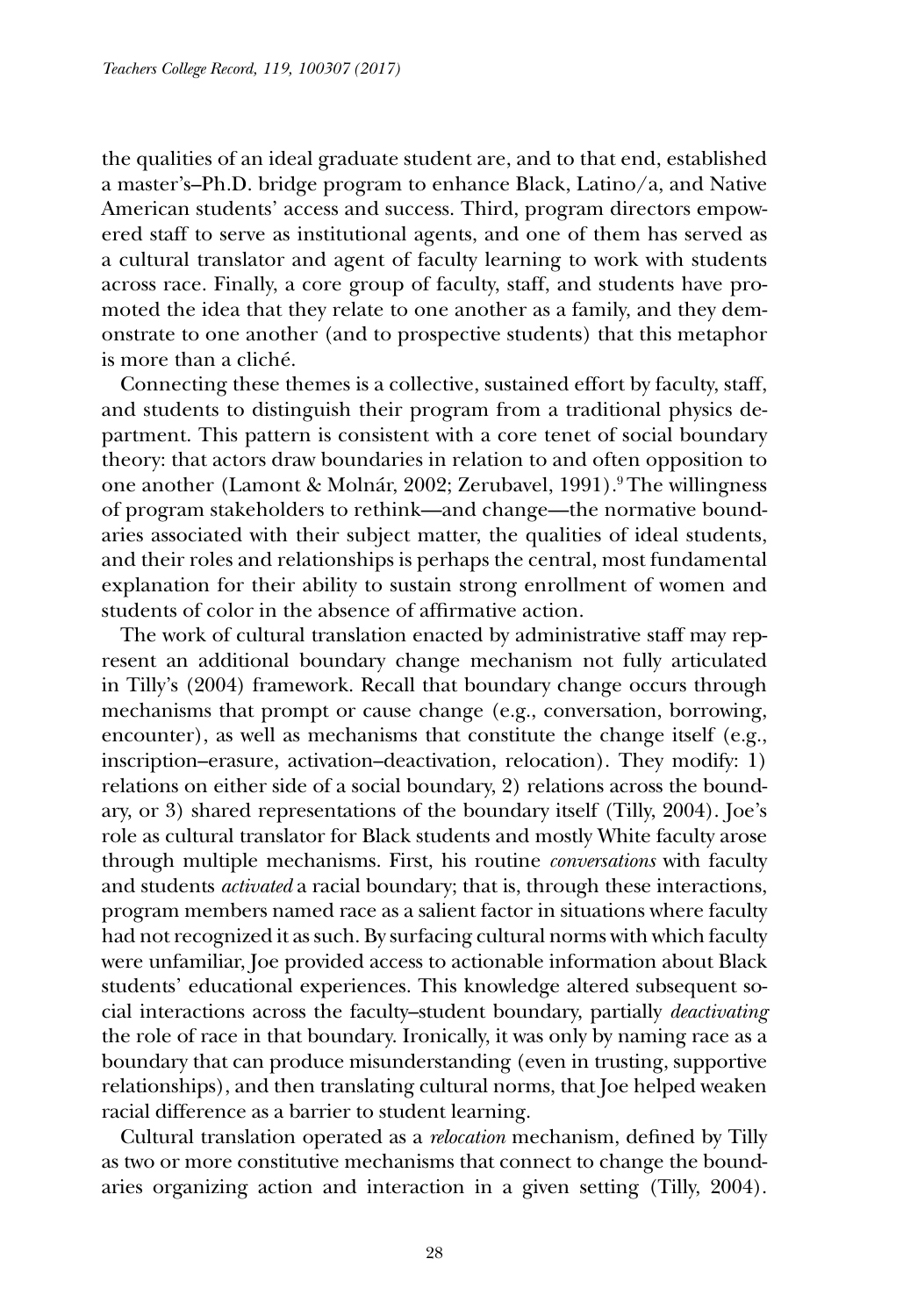The *activation* and subsequent *deactivation* of race observed in translation depended upon *conversation,* which both reflected and cultivated trust between Joe and the students and between Joe and the faculty. The example of *relocation* in this diverse program evokes Carter's (2006) landmark study of diverse classrooms where "cultural straddlers" employ a variety of cultural practices and skills to "broker the boundaries among multiple cultural environments" (p. 324). Joe's ability to *deactivate* traditional boundaries by translating student cultural codes for faculty occurred through forms of *conversation* that may be unique to cultural straddlers. Further research is needed to explore cultural translation in educational settings and the ways cultural straddlers choose orientation boundaries within graduate programs.

# IMPLICATIONS AND FUTURE RESEARCH

By highlighting specific access and inclusion efforts in a successful STEM graduate program and noting their relationship to boundary change processes, this paper adds to what we know about student access and success in graduate education. It contributes in particular to literature that emphasizes faculty and administrators' responsibility for creating learning environments in which underrepresented students have equitable opportunities and thrive (Bensimon & Dowd, 2012; Gasman et al., 2004; Golde & Dore, 2001; Lovitts & Nelson, 2000). We identified recruitment, selection, and retention efforts that parallel findings in Rogers and Molina's (2006) study of exemplary graduate psychology programs. Cultivating relationships with MSIs and reducing the significance of the GRE in the admissions process, for example, both facilitated unusually high enrollment of students of color. The supportive environment that AP faculty, staff, and administrators created is also consistent with research linking doctoral students' integration into supportive academic and social networks both formal and informal—to their well-being, academic achievement, and professional outcomes (Espino, 2014; Hurtado et al., 2011; Lovitts & Nelson, 2000; Ong et al., 2011; Rogers & Molina, 2006). Finally, our data imply that faculty and staff proudly adopted a "join our family" philosophy akin to that which Lovitts and Nelson (2000) advised, as opposed to the more transactional "do your work and leave" (p. 46) approach so common in graduate education.

# IMPLICATIONS FOR PRACTICE

Our analysis of one graduate program's construction of the intellectual paradigm, selection norms, professional roles, and climate suggests that other graduate programs would similarly benefit from making explicit and changing the symbolic boundaries in these domains. Graduate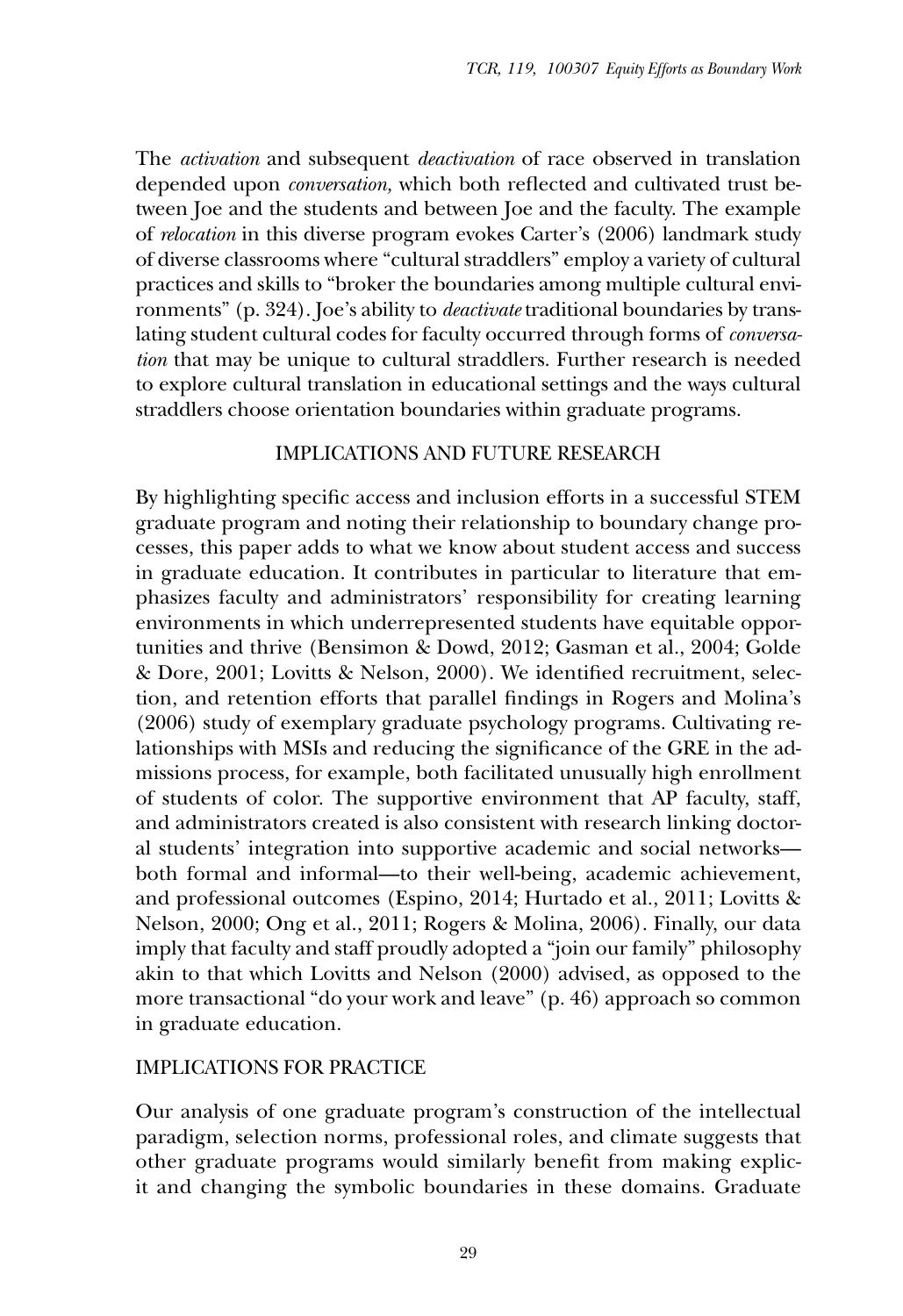programs might look closely at their curricula, recent dissertations, and faculty research to capture implicit messages about the type of knowledge that carries value in their program. Are professors more likely to be known for their contributions to theory or applied problems? In what ways do syllabi and/or course requirements expose students to ideas outside of one's own discipline?

With respect to selection norms, the Council of Graduate Schools recently released a major report outlining the importance of holistic review in graduate admissions, and some disciplinary organizations—including the American Physics Society—are actively working to encourage department-level admissions reforms as part of broader diversity efforts. Graduate programs and graduate schools should similarly examine the qualities of students who are admitted, who enroll, and who complete various graduate-level programs. Admitted students reveal faculty preferences, while those who enroll and complete reveal whom they have been more and less successful in attracting and serving. This type of analysis may be useful in determining how to balance investments in selection, recruitment, and student support.

Obtaining objective measures of how members conceptualize their roles and relate to one another may be more complicated. However, we found the focus group method (which gathers not only individual perspectives, but also the extent of consensus and disagreement) to be a powerful means of uncovering shared views about the unique roles and responsibilities that program staff played. Graduate programs working to improve the quality of relationships could similarly hold focus groups or informal meetings separately with faculty, students, and staff to learn whether there may be warrant for adjusting the expectations or authority that some hold. Relatedly, our experience comparing faculty, staff, and student perspectives implies that these roles may sometimes come with divergent perceptions of climate. Since climate is a multidimensional construct (e.g., Milem et al., 2005) with the quality of relationships making up only one dimension, faculty and students may not see eye to eye about what "climate" means, and this misunderstanding could produce misinformed efforts to redress climate-related problems. It is notable that although trusting relationships were a bedrock of the family-like community the core faculty, staff, and students tried to create, students (especially women and students of color) still sometimes relied upon staff to mediate difficult encounters with faculty.

However intuitive these areas of effort may seem, variation in disciplinary cultures will mean that different or additional areas of boundary work underlie successful equity efforts in monodisciplinary and non-STEM graduate programs. The specifics of successful efforts to address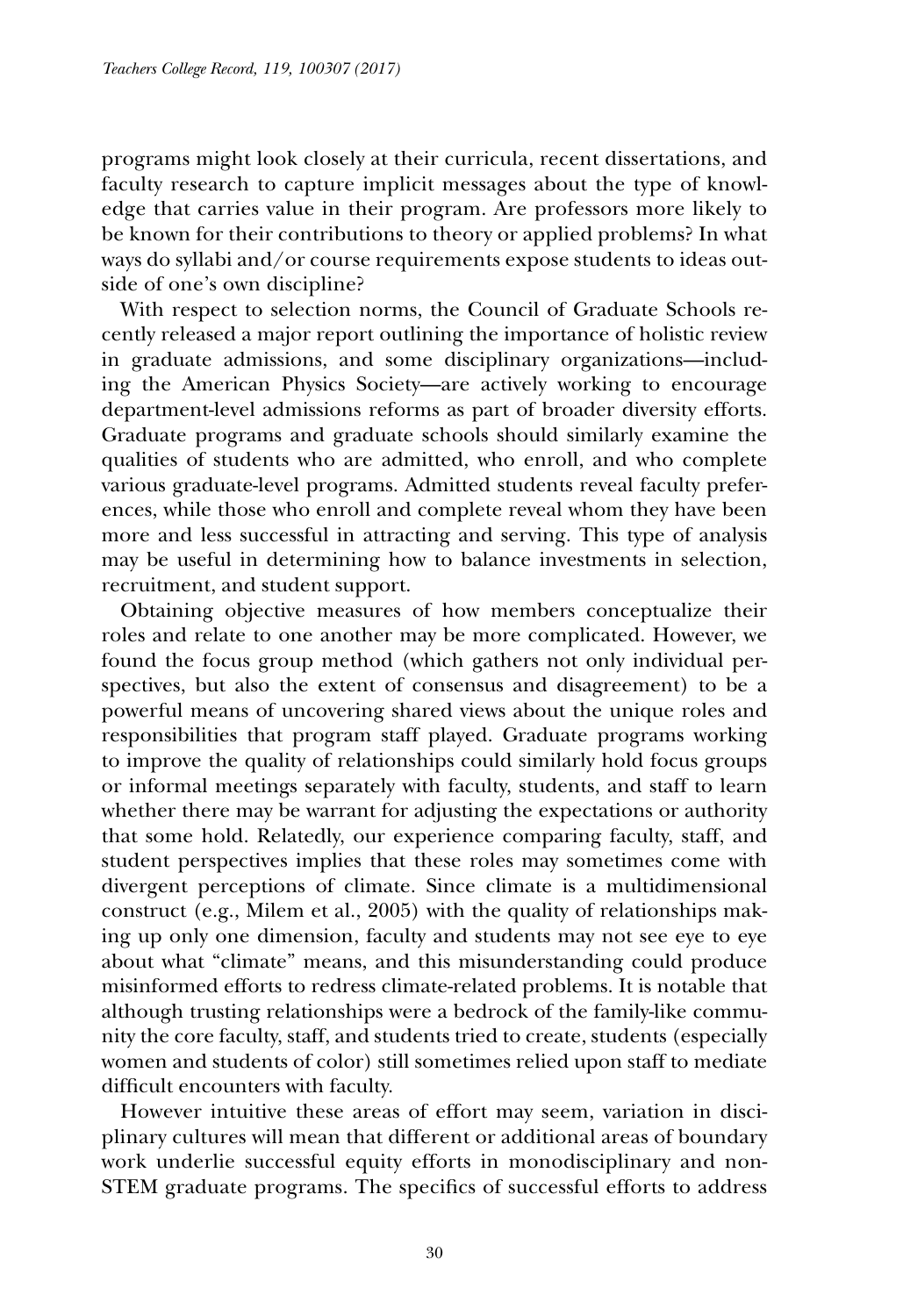intellectual paradigm, selection norms, professional roles, and climate may also be different in applied physics than they are in other fields, and different in other universities and institutional types than we found at the University of Michigan. Although generalizability from case studies is always limited, the four themes we identified as areas of boundary work offer promising angles for both future scholarship and organizational change in graduate education.

#### IMPLICATIONS FOR RESEARCH

What is most generalizable from our findings is the fundamental cultural change that comes about by manipulating symbolic and social boundaries. We hope this case study will stimulate education researchers to see and expose 1) the subtle boundaries that perpetuate inequities in other educational contexts, as well as 2) other boundary work efforts that reduce barriers to educational access and inclusion. All graduate programs and disciplines—and all educational institutions more broadly—have formal and informal boundaries that shape how educators evaluate and interact with students. To bring about more equitable outcomes, they must relocate those boundaries when they present disproportionately difficult barriers for historically underrepresented students. Although this is the first paper to examine boundaries in higher education, select scholars have examined boundaries in K–12 settings. For example, Carter (2006) challenged the "acting White" thesis by illustrating how low income Latino/a and Black students negotiated boundaries between peer and school contexts.

Questions for further research are also introduced by bringing a critical management perspective to the AP case. This angle might cast its founders' work as creating a new layer in the elaborate university bureaucracy rather than fundamentally changing the existing bureaucracy. AP strives to break down institutionalized barriers present in many fields, but it does so from a program that is small, relative to the physics department. Bensimon and Dowd (2012) argued that working for equity in STEM through small-scale programmatic efforts, such as programs like McNair and Meyerhoff, may be counterproductive in the long run by investing in a small group of students rather than trying to change the system that serves many students. Does having multiple entry points improve access? Or does it protect stratification by detracting attention from inequity in the organizational core? Questions like these merit empirical research as part of a long-term national agenda for equity in STEM and graduate education.

Any answer to the question of "What works?" will be context specific, in time and place. Research is therefore needed about whether the conditions we observed in AP were unique or also present in other STEM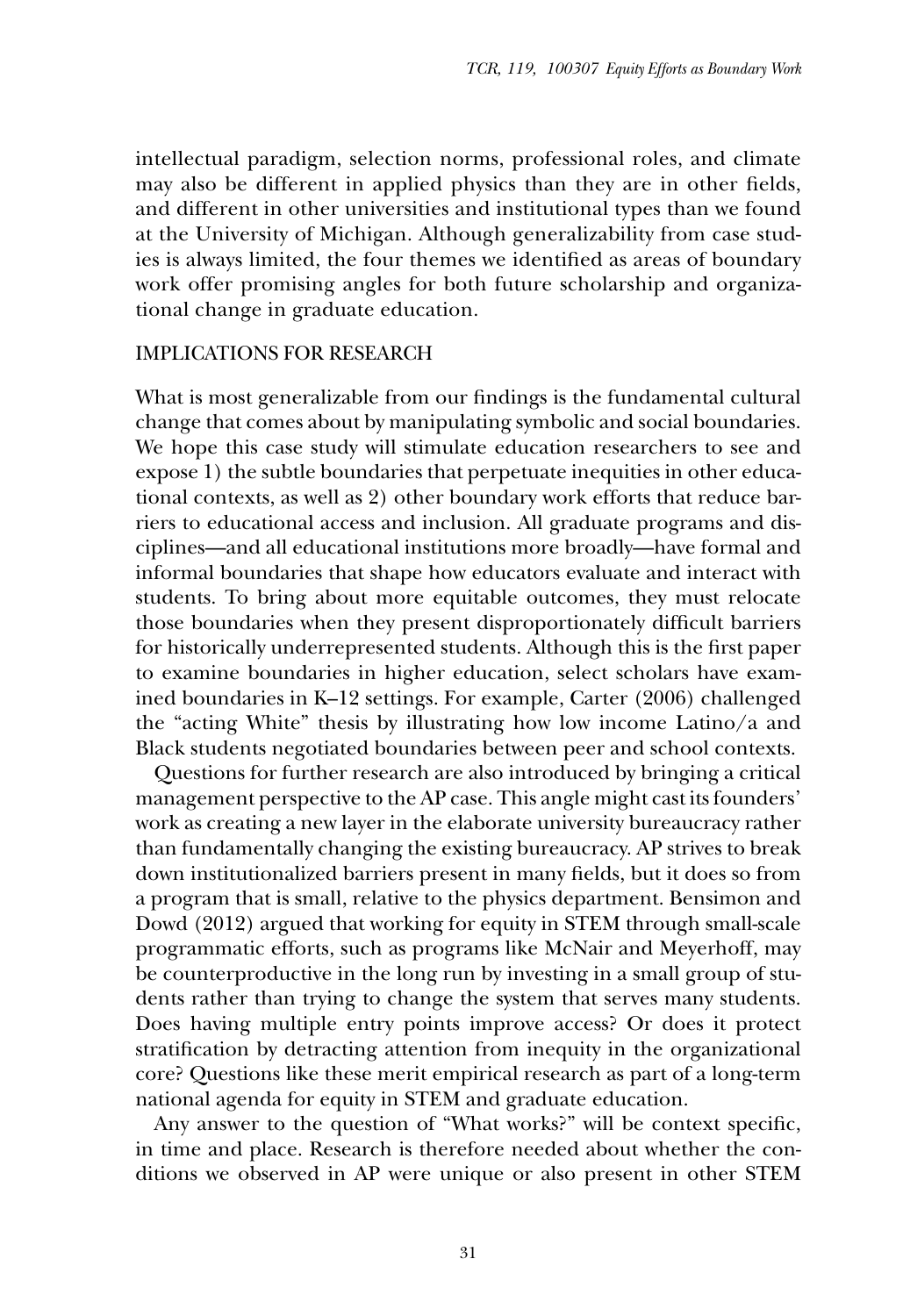graduate programs that have been successful graduating women and students of color. Do such programs' histories suggest varied paths to equitable outcomes? Or do their organizational trajectories bear significant similarities? How do equity efforts at the department level interact with institutional, disciplinary, and state policy contexts?

Founding the program may have been a boundary work project of "knock[ing] down the walls" that have historically excluded women, Black, Latino/a, and Native American students from physics at the most advanced levels. However, given the constraints present in even well-resourced institutions, the embeddedness of departmental equity efforts in other contexts, and the continual learning required of even well-intentioned leaders, applied physics' history demonstrates that that creating conditions to support access and inclusion is not a one-time event but an ongoing struggle.

#### **NOTES**

1. Although it is not the focus of this study, an adjacent mechanism for cultural change through graduate education is students' development of a critical consciousness about the academic environments in which they find themselves. As students reflect upon their experiences with disciplinary socialization, they may enter the professoriate with a commitment to resisting prevailing norms and values.

2. About labels: Due to our focus on graduate education, in which departments may administer multiple academic programs whose graduate students may or may not interact, we use the language of graduate programs rather than academic department but draw upon the available research about departmental cultures. We honor our research participants' complex identities, as well as the histories and struggles that produce the labels for those identities. For clarity and consistency, we use Black, Latino/a, Asian American, Pacific Islander, Native American and White for racial/ethnic identities, recognizing the distinctions between race and ethnicity and the heterogeneity within each of these categories.

3. Disclosure statement: No member of our research team had prior relationship with members of the applied physics program before this project. We learned about it through administrative data provided by the university in which the program stood out for its high rates of enrollment and degree attainment by people of color and women over the last five years.

4. Lamont did not deny the role of status struggle in the reproduction of inequalities (nor the roles of status struggle in habitus, social capital, and cultural capital). Rather, she added the drawing of symbolic boundaries as an additional mechanism. Other mechanisms may also be possible. One could relate these mechanisms by noting that organizations determine whom to exclude by drawing boundaries that separate those who do and do not have forms of social and cultural capital that the group has defined as valuable/desirable.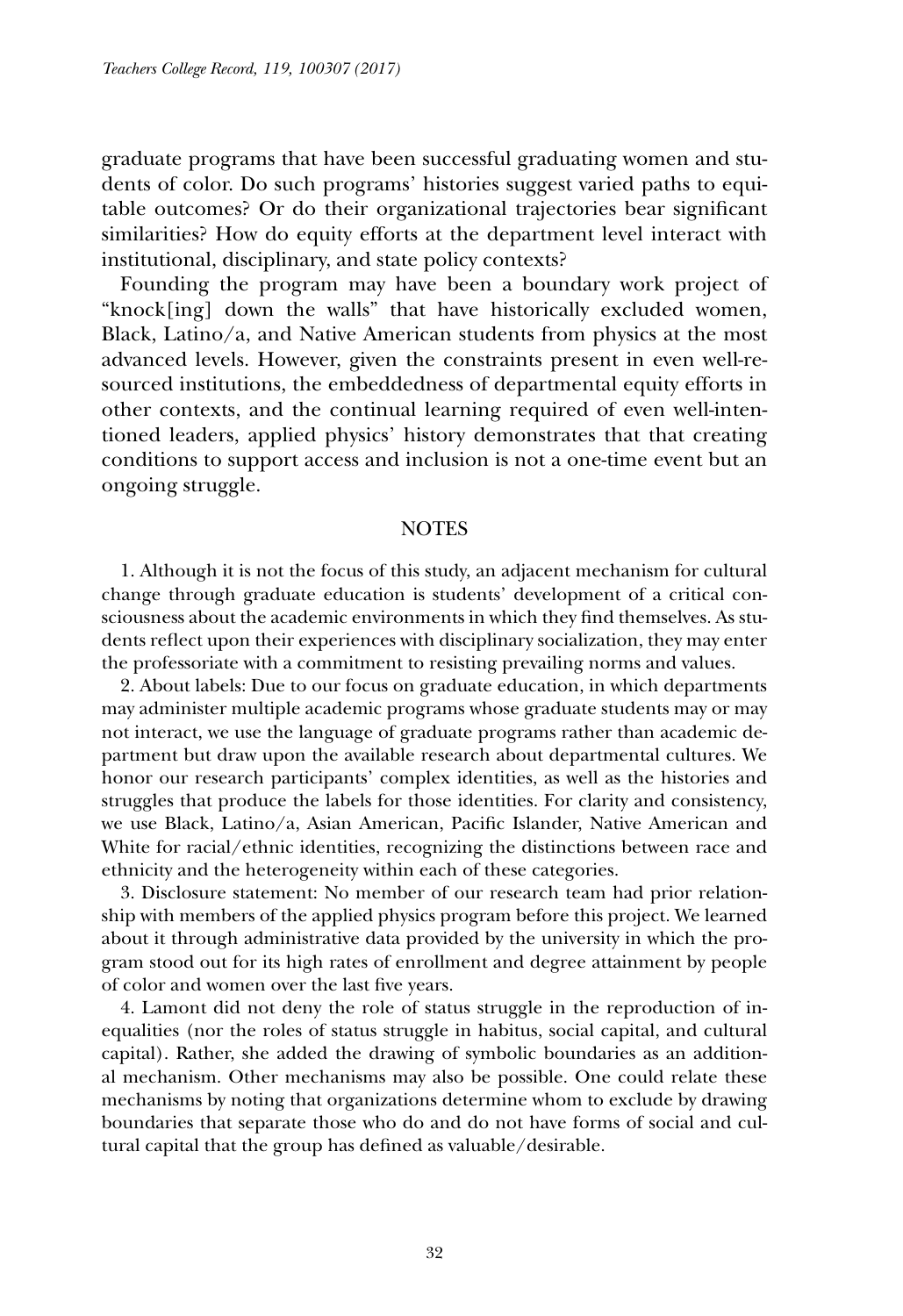5. All participants have been given pseudonyms to protect anonymity, except the current and founding directors, and the university president at the time of the program establishment, who have given their consent to be named.

6. Three decades later, we can see that Roy's pragmatic approach of making the diversity conversation a matter of disciplinary perspective and race, rather than race alone, enabled him to launch a program that was progressive for its time. Recent education scholars have critiqued the practice of collapsing race with additional types of diversity, however, and others question the wisdom of using a discourse of diversity to justify equity-oriented efforts. This approach risks conflating the pursuit of difference with the pursuit of equity and can stymie subsequent efforts if diversity becomes mistaken for the goal rather than a strategy in service of equity (Ahmed, 2012; Bensimon, 2005; Chang, 2002). Pushing for diversity without being explicit about race can undermine racial equity by detracting attention from it (Shiao, 2004). While progressive for its time, Roy's strategy should not be read as a best practice across all contexts of time and place.

7. Program directors shared with us that one of the major drawbacks of a program structure was a lack of authority over faculty hiring. They recognized that this limited their ability to provide students with faculty mentors from similar racial and gender backgrounds.

8. On the political nature of defining what should be considered within the bounds of merit, Karabel (1984) wrote, "The very definition of 'cultivation' or, in the modern world of bureaucracies, 'merit' that predominates in a particular society expresses underlying power relations and tends, accordingly, to reflect the particular cultural ideals of those group that hold the power of cultural definition. By its very nature, the process of defining 'cultivation' and 'merit,' far from being neutral, is thus a profoundly political one" (p. 2).

9. Although our paper adopts a cultural sociological perspective, a closely related tenet from social psychology asserts that individuals define themselves (i.e., their identities) in relation to others. Cultural sociologists do note, however, that boundaries tend to be rooted in identities, and have amassed a rich body of scholarship that discusses the patterns of norms and behaviors associated with specific social identities.

33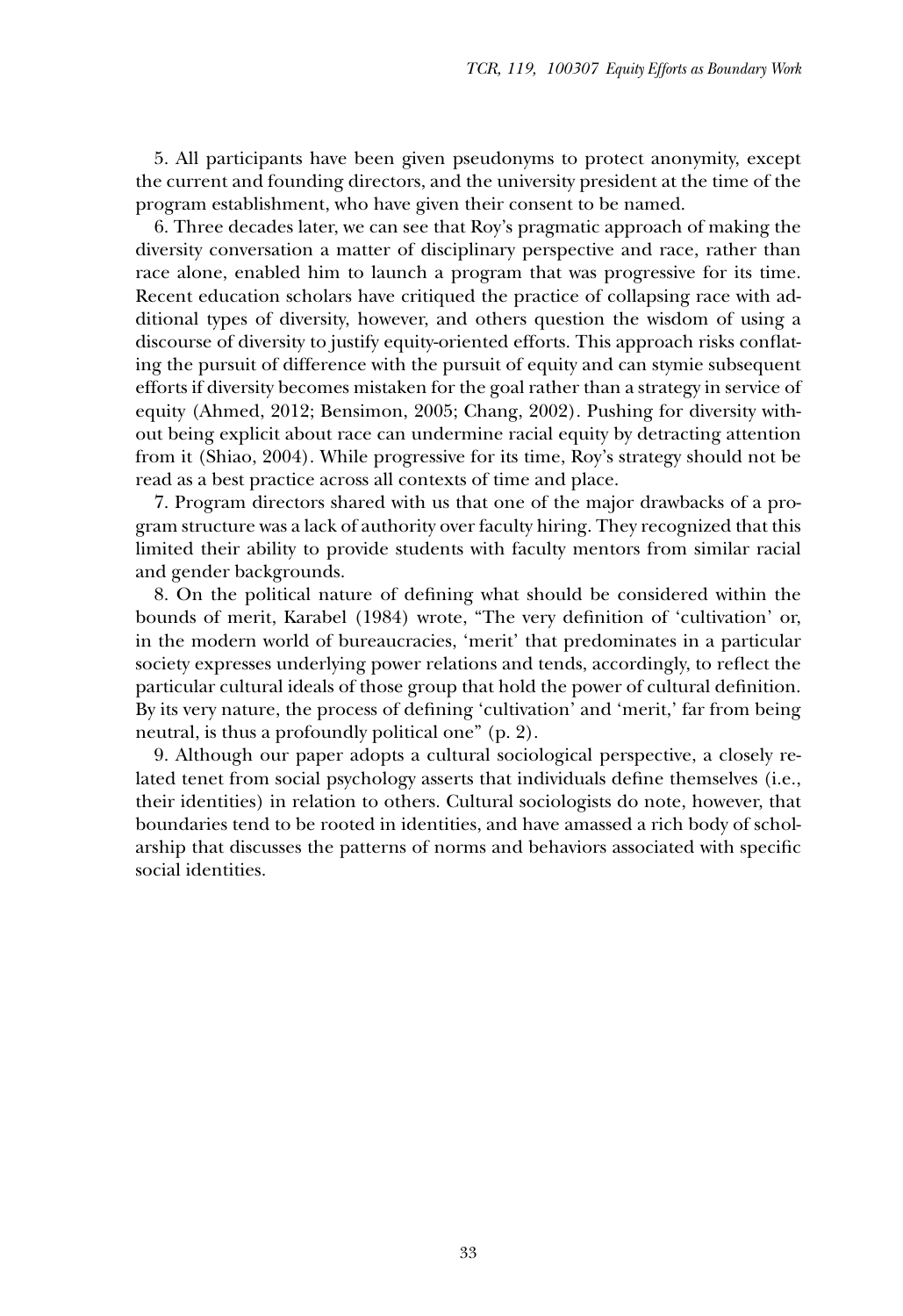#### REFERENCES

- Ahmed, S. (2012). *On being included: Racism and diversity in institutional life*. Durham, NC: Duke University Press.
- Alexander, J. C. (2003). *The meanings of social life: A cultural sociology*. New York, NY: Oxford University Press.
- Austin, A. E. (2002). Preparing the next generation of faculty: Graduate school as socialization to the academic career. *Journal of Higher Education*, *73*(1), 94–122.
- Bensimon, E. M. (2005). Closing the achievement gap in higher education: An organizational learning perspective. *New Directions for Higher Education, 2005*(131), 99–111.
- Bensimon, E. M., & Dowd, A. C. (2012, June). *Developing the capacity of faculty to become institutional agents for Latinos in STEM*. Los Angeles, CA: University of Southern California.
- Bersola, S. H., Stolzenberg, E. B., Love, J., & Fosnacht, K. (2014). Understanding admitted doctoral students' institutional choices: Student experiences versus faculty and staff perceptions. *American Journal of Education*, *120*(4), 515–543.
- Bourdieu, P. (1977). Cultural reproduction and social reproduction. In J. Karabel & A. H. Halsey (Eds.), *Power and ideology in education* (pp. 487–511). New York, NY: Oxford University Press.
- Carter, P. L. (2006). Straddling boundaries: Identity, culture, and school. *Sociology of Education*, *79*(4), 304–328.
- Chang, M. J. (2002). Perservation or transformation: Where's the real educational discourse on diversity? *Review of Higher Education, 25*(2), 125–140.
- Clark, B. R. (1987). *The academic life: Small worlds, different worlds. A Carnegie Foundation special report*. Lawrenceville, NJ: Princeton University Press.
- Corbin, J. M.., Strauss, A. L. (2008). *Basics of qualitative research: Techniques and procedures for developing grounded theory* (3rd ed.). Los Angeles, CA: Sage Publications.
- Creswell, J. W. (2013). *Research design: Qualitative, quantitative, and mixed methods approaches*. Los Angeles: Sage Publications.
- Espino, M. M. (2014). Exploring the role of community cultural wealth in graduate school access and persistence for Mexican American PhDs. *American Journal of Education*, *120*(4), 545–574.
- Felder, P. (2010). On doctoral student development: Exploring faculty mentoring in the shaping of African American doctoral student success. *Qualitative Report*, *15*(3), 455–474.
- Frickel, S. (2004). Building an interdiscipline: Collective action framing and the rise of genetic toxicology. *Social Problems*, *51*(2), 269–287.
- Garces, L. M. (2012). Racial diversity, legitimacy, and the citizenry: The impact of affirmative action bans on graduate school enrollment. *Review of Higher Education, 36*(1), 93–132.
- Gasman, M., Gerstl-Pepin, C., Anderson-Thompkins, S., Rasheed, L., & Hathaway, K. (2004). Negotiating power, developing trust: Transgressing race and status in the academy. *Teachers College Record*, *106*(4), 689–715.
- Golde, C. M. (2005). The role of the department and discipline in doctoral student attrition: Lessons from four departments. *Journal of Higher Education, 76*(6), 669–700.
- Golde, C. M., & Dore, T. (2001, January). *At cross purposes: What the experiences of today's doctoral students reveal about doctoral education.* Philadelphia, PA: Pew Charitable Trusts.
- Gopaul, B. (2012). *The practice of doctoral education: A Bourdieusian analysis of the socialization of doctoral students* (Unpublished doctoral dissertation). University of Toronto, Toronto, Canada.
- Griffin, K. A., & Muñiz, M. M. (2011). The strategies and struggles of graduate diversity officers in the recruitment of doctoral students of color. *Equity*  $\mathcal{E}$  *Excellence in Education*, 44(1), 57–76.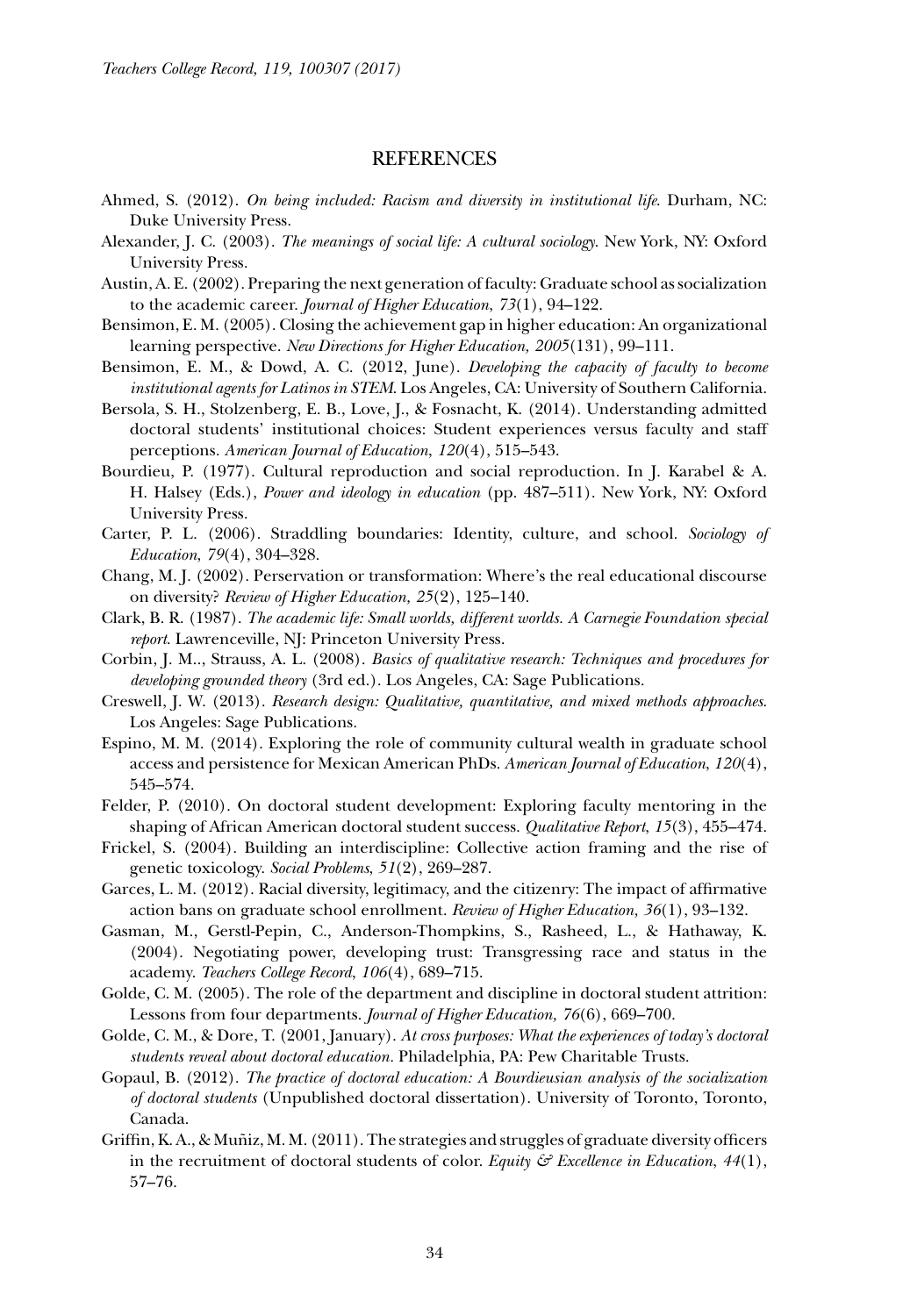- Gumport, P. J. (1993). Graduate education and organized research in the United States. In B. Clark (Ed.), *The research foundations of graduate education: Germany, Britain, France, United States, Japan* (pp. 225–260). Berkeley, CA: University of California Press.
- Harper, S. R. (2012). Race without racism: How higher education researchers minimize racist institutional norms. *Review of Higher Education*, *36*(1), 9–29. http://doi.org/10.1353/ rhe.2012.0047
- Hermanowicz, J. C. (2009). *Lives in science: How institutions affect academic careers*. Chicago, IL: The University of Chicago Press.
- Hermanowicz, J. C. (2011). Anomie and the academic profession. In J. C. Hermanowicz (Ed.), *The American academic profession: Transformation in contemporary higher education* (pp. 216–237). Baltimore, MD: John Hopkins University Press.
- Holley, K. A., & Gardner, S. (2012). Navigating the pipeline: How socio-cultural influences impact first-generation doctoral students. *Journal of Diversity in Higher Education, 5*(2), 112.
- Hurtado, S., Eagan, M. K., Tran, M. C., Newman, C. B., Chang, M. J., & Velasco, P. (2011). "We do science here": Underrepresented students' interactions with faculty in different college contexts. *Journal of Social Issues*, *67*(3), 553–579.
- Knorr Cetina, K. (1999). *Epistemic cultures: How the sciences make knowledge*. Cambridge, MA: Harvard University Press.
- Kreutzer, K., & Boudreaux, A. (2012). Preliminary investigation of instructor effects on gender gap in introductory physics. *Physical Review Special Topics-Physics Education Research*, *8*(1), 010120.
- Lamont, M. (1992). *Money, morals, and manners: The culture of the French and the American uppermiddle class*. Chicago, IL: University of Chicago Press.
- Lamont, M. (2009). *How professors think*. Cambridge, MA: Harvard University Press.
- Lamont, M., & Molnár, V. (2002). The study of boundaries in the social sciences. *Annual Review of Sociology, 28*, 167–195.
- Lovitts, B. E., & Nelson, C. (2000). The hidden crisis in graduate education: Attrition from Ph.D. programs. *Academe*, *86* (6), 44–50.
- Margolis, E., & Romero, M. (1998). "The department is very male, very white, very old, and very conservative": The functioning of the hidden curriculum in graduate sociology departments. *Harvard Educational Review, 68*(1), 1–33.
- Martin, J. (1992). *Cultures in organizations: Three perspectives*. New York, NY: Oxford University Press.
- Mattern, K., & Radunzel, J. (2015). *Who goes to graduate school? Tracking 2003 ACT®-tested high school graduates for more than a decade.* ACT Research Report Series, 2015 (2). Iowa City, IA: ACT, Inc.
- Merriam, S. B. (2009). *Qualitative research: a guide to design and implementation.* San Francisco, CA: Jossey-Bass.
- Milem, J. F., Chang, M. J., & Antonio, A. L. (2005). *Making diversity work on campus: A researchbased perspective*. Washington, DC: Association American Colleges and Universities.
- Milkman, K. L., Akinola, M., & Chugh, D. (2015). What happens before? A field experiment exploring how pay and representation differentially shape bias on the pathway into organizations. *Journal of Applied Psychology*, *100*(6), 1678–1712. doi:10.1037/apl0000022
- Miller, C. W. (2013, March). Diversity in physics: Impact of using minimum acceptable GRE scores for graduate admissions. *APS Meeting Abstracts* 1, 38003.
- Miller, C. W., & Stassun, K. (2014). A test that fails. *Nature*, *510*(7504), 303–304.
- Mulvey, P. J., & Nicholson, S. (2008). *Enrollments and degree report, 2006* (No. R-151.43). College Park, MD: American Institute of Physics Statistical Research Center.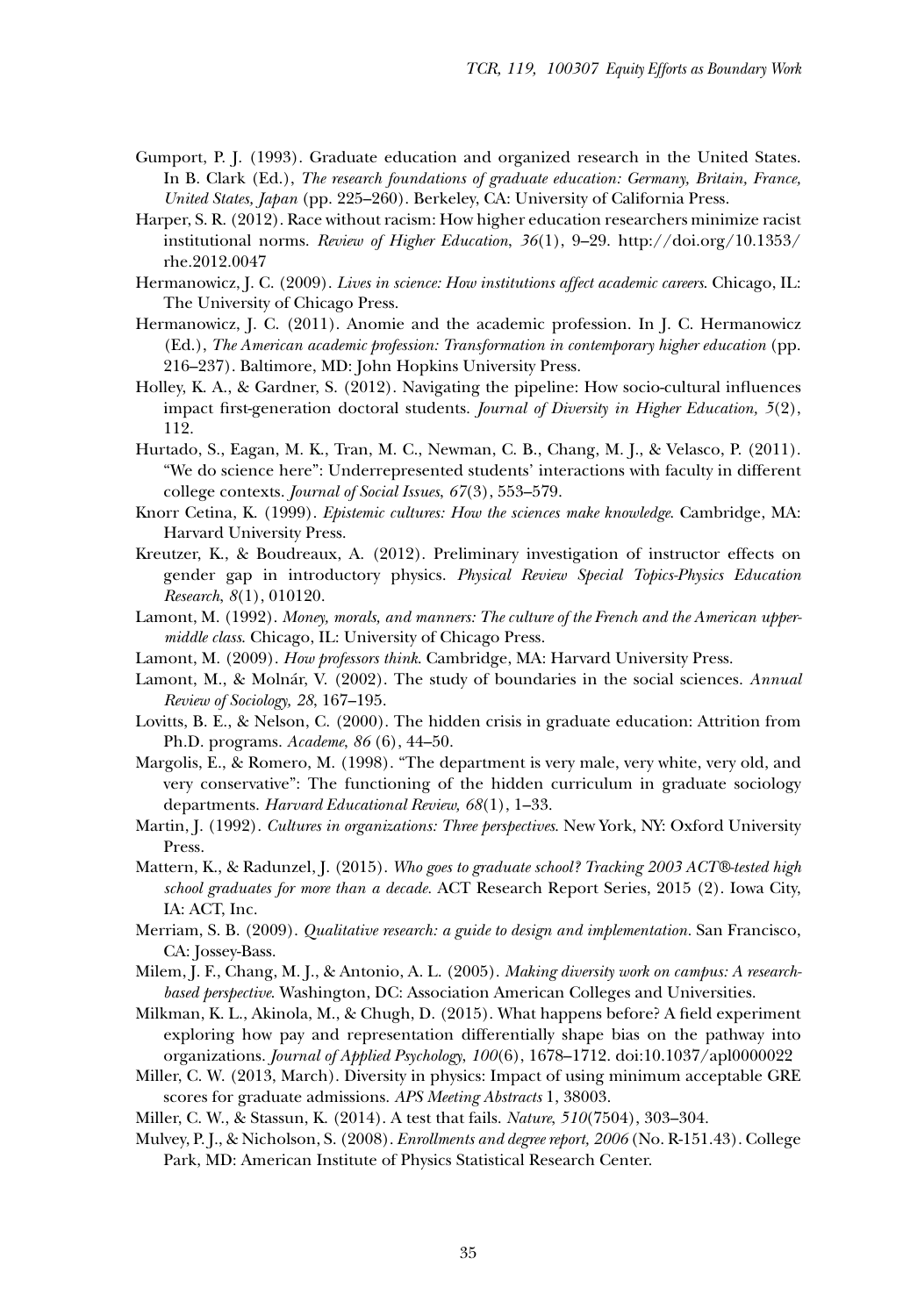- National Science Foundation. (2013). *Women, minorities, and persons with disabilities in science and engineering* (NSF 13–304). Arlington, VA: National Center for Science and Engineering Statistics. Retrieved from http://www.nsf.gov/statistics/wmpd/2013/race. cfm
- Nora, A., Barlow, L., & Crisp, G. (2005). Student persistence and degree attainment beyond the first year in college. In A. Seidman (Ed.), *College student retention: Formula for student success* (pp. 129–153). Westport, CT: Praeger.
- Ong, M., Wright, C., Espinosa, L. L., & Orfield, G. (2011). Inside the double bind: A synthesis of empirical research on undergraduate and graduate women of color in science, technology, engineering, and mathematics. *Harvard Educational Review, 81*(2), 172–209.
- Pasque, P., Carducci, R., Kuntz, A., & Gildersleeve, R. (2012). *Qualitative inquiry for equity in higher education: Methodological innovations, implications, and interventions*, *ASHE Higher Education Report* (Vol. 37, No. 6). Hoboken, NJ: John Wiley & Sons.
- Patton, S. (2014, October 27). Black man in the lab. *Chronicle of Higher Education.* Retrieved from http://chronicle.com/article/Black-Man-in-the-Lab/149565?cid=cp8
- Posselt, J. R. (2014). Toward inclusive excellence in U.S. graduate education: Constructing merit and diversity in PhD admissions. *American Journal of Education, 120*(4), 481–514.
- Posselt, J. R. (2016). *Inside graduate admissions: Merit, diversity, and faculty gatekeeping*. Cambridge, MA: Harvard University Press.
- Rao, H., Monin, P., & Durand, R. (2005). Border crossing: Bricolage and the erosion of categorical boundaries in French gastronomy. *American Sociological Review, 70*(6), 968–991.
- Roach, R. (2006, August 24). Remembering the Michigan Mandate. *Diverse: Issues in Higher Education*. Retrieved from http://diverseeducation.com/article/6264/
- Rogers, M. R., & Molina, L. E. (2006). Exemplary efforts in psychology to recruit and retain graduate students of color. *American Psychologist*, *61*(2), 143.
- Shiao, J. L. (2004). *Identifying talent, institutionalizing diversity: Race and philanthropy in post–civil rights America*. Durham, NC: Duke University Press.
- Stanton-Salazar, R. D. (2011). A social capital framework for the study of institutional agents and their role in the empowerment of low-status students and youth. *Youth & Society*, *43*(3), 1066–1109. doi:10.1177/0044118x10382877
- Tierney, W. G., & Sallee, M. W. (2008). Do organizational structures and strategies increase faculty diversity: A cultural analysis. *American Academic*, *4*(1), 159–184.
- Tilly, C. (2004). Social boundary mechanisms. *Philosophy of the Social Sciences, 34*(2), 211–236.
- Traweek, S. (1988). *Beamtimes and lifetimes: The world of high energy physicists*. Cambridge, MA: Harvard University Press.
- Trowler, P. (2008). *Cultures and change in higher education: Theories and practices*. New York, NY: Palgrave Macmillan.
- Weick, K. E. (1976). Educational organizations as loosely coupled systems. *Administrative Science Quarterly*, 21(1), 1–19.
- White, H. C. (1992). *Identity and control: A structural theory of social action*. Princeton, NJ: Princeton University Press.

Yin, R. K. (2003). *Case study research: Design and methods* (3rd ed.). Thousand Oaks, CA: Sage. Zerubavel, E. (1991). *The fine line*. New York, NY: Free Press.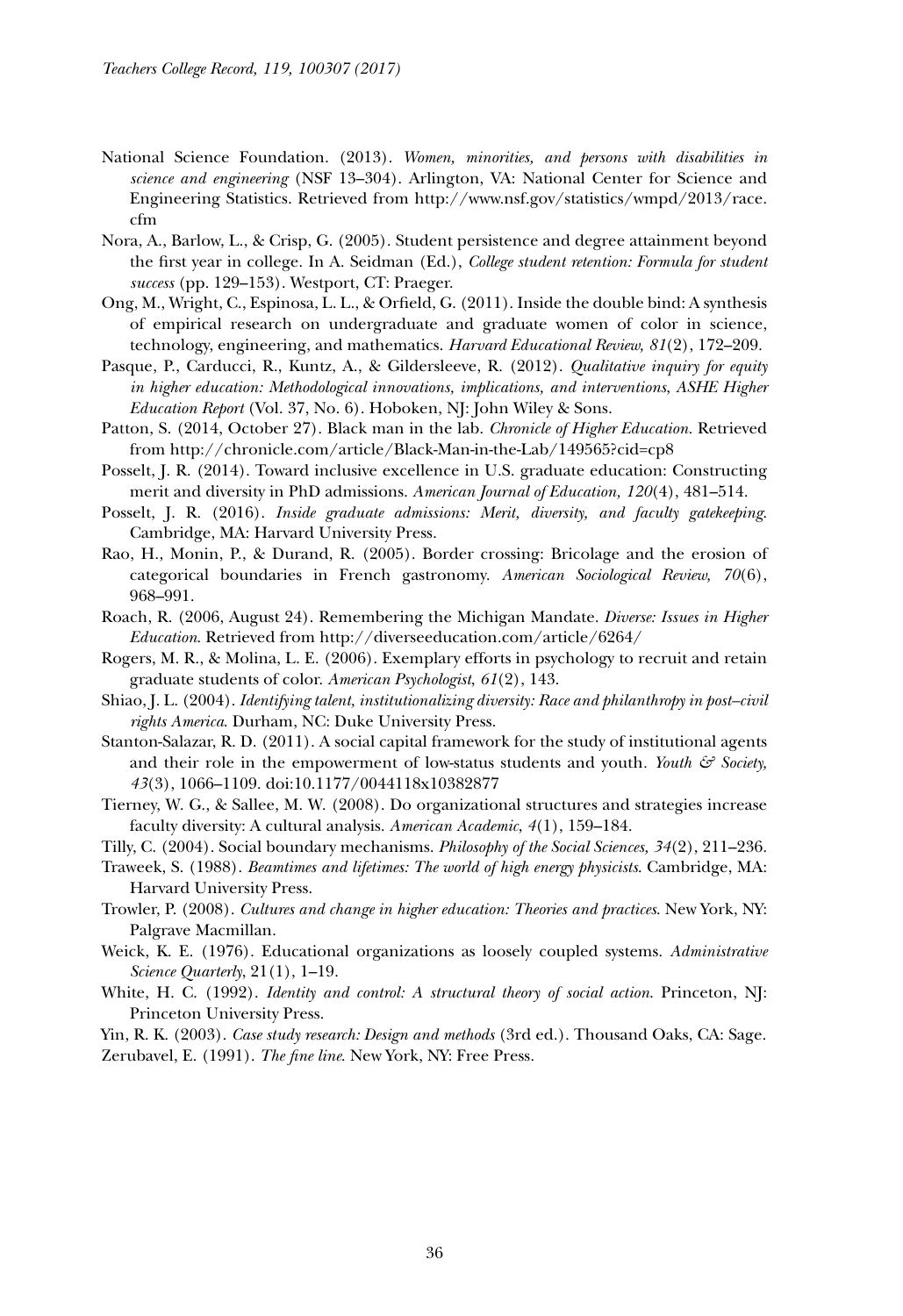JULIE POSSELT is an assistant professor of higher education in the Rossier School of Education at the University of Southern California. Her work uses organizational and sociocultural theory to understand and address disparities in access to and wellbeing in higher education. She holds particular interests in graduate education and the disciplines. In addition to publications in a variety of peer-reviewed journals and edited volumes, Posselt is author of the book *Inside Graduate Admissions: Merit, Diversity*, and *Faculty Gatekeeping*, which examines faculty decision making in ten highly selective doctoral programs.

KIMBERLY A. REYES is a doctoral candidate in Higher Education at the University of Michigan's Center for the Study of Higher and Postsecondary Education (CSHPE). Her dissertation research, both historical and sociological in nature, examines how the scholarly training of African American students in prestigious academic departments contributed to an intellectual movement that discredited biologistic ideas of racial inferiority in the first half of the 20th century. Other than her interest in intellectual change, her faculty-led projects have examined the culture of STEM departments that are deeply engaged in diversity efforts, as well as the creation of institutional policies that affect educational access for undocumented immigrant students.

KELLY E. SLAY is a Ph.D. candidate studying higher education and public policy at the University of Michigan School of Education. Her interdisciplinary research focuses on race, diversity, and equity issues in K-12 and higher education, including the implications of institutional environments and organizational policies for the experiences of students of color in post-affirmative action contexts. Kelly's recent work on enrollment management policies in California community colleges has been published in *Educational Policy*. Her research on education reform policy in Detroit schools will appear in the book series, *Research on African American Education*.